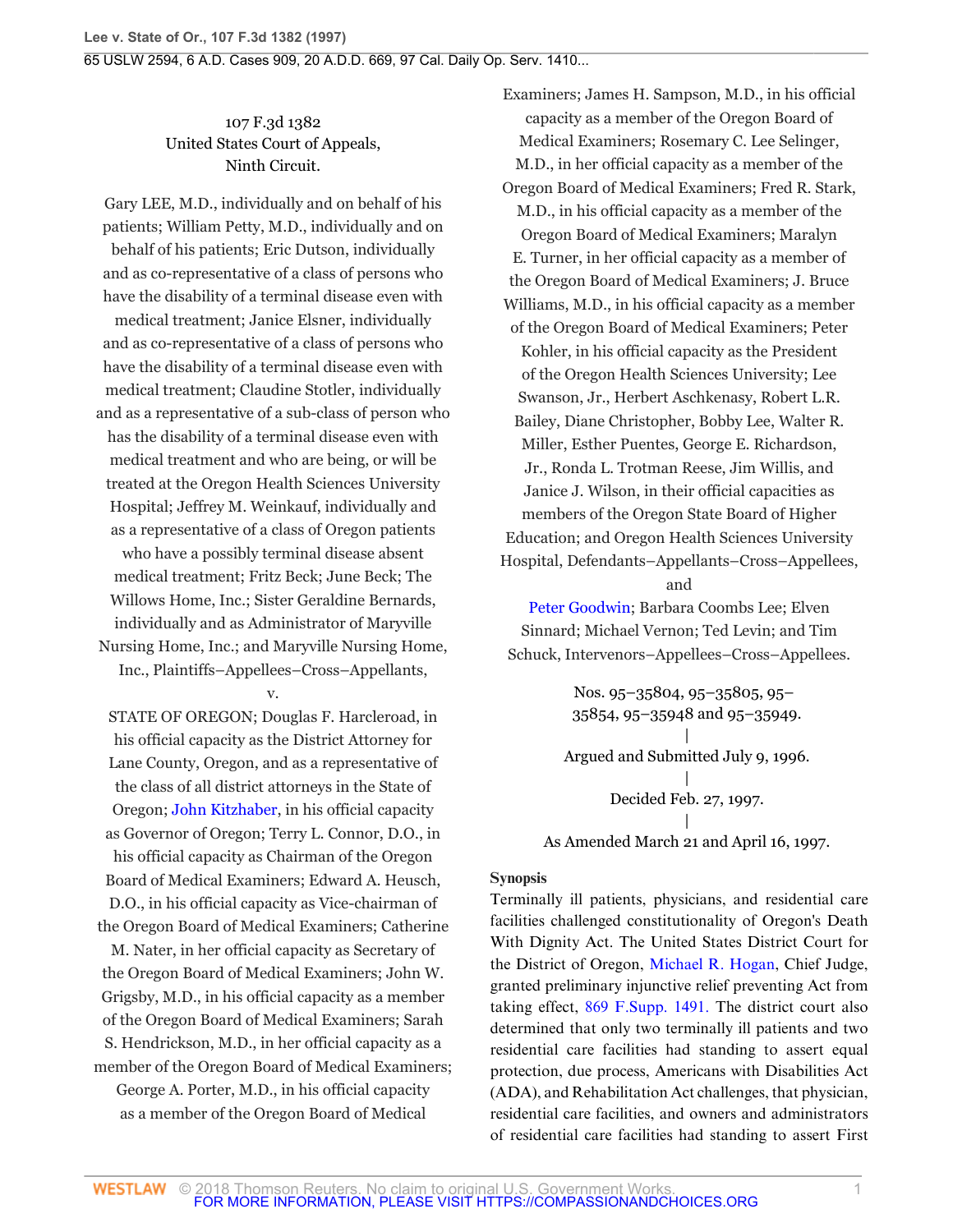**Lee v. State of Or., 107 F.3d 1382 (1997)**

## 65 USLW 2594, 6 A.D. Cases 909, 20 A.D.D. 669, 97 Cal. Daily Op. Serv. 1410...

Amendment and Religious Freedom Restoration Act (RFRA) claims, and that the only properly named defendants were the district attorney and members of the state Board of Medical Examiners, [891 F.Supp. 1421,](http://www.westlaw.com/Link/Document/FullText?findType=Y&serNum=1995164681&pubNum=345&originatingDoc=I76af26ec941311d9bdd1cfdd544ca3a4&refType=RP&originationContext=document&vr=3.0&rs=cblt1.0&transitionType=DocumentItem&contextData=(sc.Search)) and granted summary judgment for plaintiffs on equal protection claim, [891 F.Supp. 1429.](http://www.westlaw.com/Link/Document/FullText?findType=Y&serNum=1995164683&pubNum=345&originatingDoc=I76af26ec941311d9bdd1cfdd544ca3a4&refType=RP&originationContext=document&vr=3.0&rs=cblt1.0&transitionType=DocumentItem&contextData=(sc.Search)) The district court then issued permanent injunction against Act's enforcement, [891 F.Supp. 1439.](http://www.westlaw.com/Link/Document/FullText?findType=Y&serNum=1995164684&pubNum=345&originatingDoc=I76af26ec941311d9bdd1cfdd544ca3a4&refType=RP&originationContext=document&vr=3.0&rs=cblt1.0&transitionType=DocumentItem&contextData=(sc.Search)) Defendants appealed. The Court of Appeals, [Brunetti,](http://www.westlaw.com/Link/Document/FullText?findType=h&pubNum=176284&cite=0199854201&originatingDoc=I76af26ec941311d9bdd1cfdd544ca3a4&refType=RQ&originationContext=document&vr=3.0&rs=cblt1.0&transitionType=DocumentItem&contextData=(sc.Search)) Circuit Judge, held that plaintiffs failed to establish actual injury, as required for standing.

Judgment vacated and case remanded.

West Headnotes (19)

#### <span id="page-1-0"></span>**[\[1\]](#page-5-0) [Constitutional Law](http://www.westlaw.com/Browse/Home/KeyNumber/92/View.html?docGuid=I76af26ec941311d9bdd1cfdd544ca3a4&originationContext=document&vr=3.0&rs=cblt1.0&transitionType=DocumentItem&contextData=(sc.Search))**

 $\blacktriangleright$  [Determination of constitutionality of](http://www.westlaw.com/Browse/Home/KeyNumber/92k2453/View.html?docGuid=I76af26ec941311d9bdd1cfdd544ca3a4&originationContext=document&vr=3.0&rs=cblt1.0&transitionType=DocumentItem&contextData=(sc.Search)) [actions of other branches in general](http://www.westlaw.com/Browse/Home/KeyNumber/92k2453/View.html?docGuid=I76af26ec941311d9bdd1cfdd544ca3a4&originationContext=document&vr=3.0&rs=cblt1.0&transitionType=DocumentItem&contextData=(sc.Search))

### **[Federal Courts](http://www.westlaw.com/Browse/Home/KeyNumber/170B/View.html?docGuid=I76af26ec941311d9bdd1cfdd544ca3a4&originationContext=document&vr=3.0&rs=cblt1.0&transitionType=DocumentItem&contextData=(sc.Search))**

[Judicial Power of United States; Power](http://www.westlaw.com/Browse/Home/KeyNumber/170Bk2012/View.html?docGuid=I76af26ec941311d9bdd1cfdd544ca3a4&originationContext=document&vr=3.0&rs=cblt1.0&transitionType=DocumentItem&contextData=(sc.Search)) [of Congress](http://www.westlaw.com/Browse/Home/KeyNumber/170Bk2012/View.html?docGuid=I76af26ec941311d9bdd1cfdd544ca3a4&originationContext=document&vr=3.0&rs=cblt1.0&transitionType=DocumentItem&contextData=(sc.Search))

#### **[Federal Courts](http://www.westlaw.com/Browse/Home/KeyNumber/170B/View.html?docGuid=I76af26ec941311d9bdd1cfdd544ca3a4&originationContext=document&vr=3.0&rs=cblt1.0&transitionType=DocumentItem&contextData=(sc.Search))**

#### • [Case or Controversy Requirement](http://www.westlaw.com/Browse/Home/KeyNumber/170BIII/View.html?docGuid=I76af26ec941311d9bdd1cfdd544ca3a4&originationContext=document&vr=3.0&rs=cblt1.0&transitionType=DocumentItem&contextData=(sc.Search))

Judicial power of United States, both provided and limited by Article III of the Federal Constitution, is not unconditioned authority to determine constitutionality of legislative or executive acts; rather, power to declare rights of individuals and to measure authority of governments is legitimate only in last resort, and as necessity in determination of real, earnest and vital controversy. [U.S.C.A. Const. Art. 3, § 1](http://www.westlaw.com/Link/Document/FullText?findType=L&pubNum=1000546&cite=USCOARTIIIS1&originatingDoc=I76af26ec941311d9bdd1cfdd544ca3a4&refType=LQ&originationContext=document&vr=3.0&rs=cblt1.0&transitionType=DocumentItem&contextData=(sc.Search)) et seq.

## [Cases that cite this headnote](http://www.westlaw.com/Link/RelatedInformation/DocHeadnoteLink?docGuid=I76af26ec941311d9bdd1cfdd544ca3a4&headnoteId=199705941100120140318035542&originationContext=document&vr=3.0&rs=cblt1.0&transitionType=CitingReferences&contextData=(sc.Search))

# <span id="page-1-1"></span>**[\[2\]](#page-5-1) [Federal Civil Procedure](http://www.westlaw.com/Browse/Home/KeyNumber/170A/View.html?docGuid=I76af26ec941311d9bdd1cfdd544ca3a4&originationContext=document&vr=3.0&rs=cblt1.0&transitionType=DocumentItem&contextData=(sc.Search))**

## • [In general; injury or interest](http://www.westlaw.com/Browse/Home/KeyNumber/170Ak103.2/View.html?docGuid=I76af26ec941311d9bdd1cfdd544ca3a4&originationContext=document&vr=3.0&rs=cblt1.0&transitionType=DocumentItem&contextData=(sc.Search))

"Standing" doctrine addresses question of whether litigant is entitled to have court decide merits of dispute.

### [3 Cases that cite this headnote](http://www.westlaw.com/Link/RelatedInformation/DocHeadnoteLink?docGuid=I76af26ec941311d9bdd1cfdd544ca3a4&headnoteId=199705941100220140318035542&originationContext=document&vr=3.0&rs=cblt1.0&transitionType=CitingReferences&contextData=(sc.Search))

### <span id="page-1-2"></span>**[\[3\]](#page-5-2) [Federal Civil Procedure](http://www.westlaw.com/Browse/Home/KeyNumber/170A/View.html?docGuid=I76af26ec941311d9bdd1cfdd544ca3a4&originationContext=document&vr=3.0&rs=cblt1.0&transitionType=DocumentItem&contextData=(sc.Search))**

• [In general; injury or interest](http://www.westlaw.com/Browse/Home/KeyNumber/170Ak103.2/View.html?docGuid=I76af26ec941311d9bdd1cfdd544ca3a4&originationContext=document&vr=3.0&rs=cblt1.0&transitionType=DocumentItem&contextData=(sc.Search))

# **[Federal Civil Procedure](http://www.westlaw.com/Browse/Home/KeyNumber/170A/View.html?docGuid=I76af26ec941311d9bdd1cfdd544ca3a4&originationContext=document&vr=3.0&rs=cblt1.0&transitionType=DocumentItem&contextData=(sc.Search))**

**[Causation; redressability](http://www.westlaw.com/Browse/Home/KeyNumber/170Ak103.3/View.html?docGuid=I76af26ec941311d9bdd1cfdd544ca3a4&originationContext=document&vr=3.0&rs=cblt1.0&transitionType=DocumentItem&contextData=(sc.Search))** 

At its core, "standing" requirement has three irreducible constitutionally minimum elements; plaintiff must have suffered injury in fact, there must be causal connection between injury and conduct complained of, and it must be likely, as opposed to merely speculative, that injury will be redressed by favorable decision.

[5 Cases that cite this headnote](http://www.westlaw.com/Link/RelatedInformation/DocHeadnoteLink?docGuid=I76af26ec941311d9bdd1cfdd544ca3a4&headnoteId=199705941100320140318035542&originationContext=document&vr=3.0&rs=cblt1.0&transitionType=CitingReferences&contextData=(sc.Search))

#### <span id="page-1-3"></span>**[\[4\]](#page-6-0) [Federal Civil Procedure](http://www.westlaw.com/Browse/Home/KeyNumber/170A/View.html?docGuid=I76af26ec941311d9bdd1cfdd544ca3a4&originationContext=document&vr=3.0&rs=cblt1.0&transitionType=DocumentItem&contextData=(sc.Search))**

• [In general; injury or interest](http://www.westlaw.com/Browse/Home/KeyNumber/170Ak103.2/View.html?docGuid=I76af26ec941311d9bdd1cfdd544ca3a4&originationContext=document&vr=3.0&rs=cblt1.0&transitionType=DocumentItem&contextData=(sc.Search))

### **[Federal Courts](http://www.westlaw.com/Browse/Home/KeyNumber/170B/View.html?docGuid=I76af26ec941311d9bdd1cfdd544ca3a4&originationContext=document&vr=3.0&rs=cblt1.0&transitionType=DocumentItem&contextData=(sc.Search))**

• [Ripeness; Prematurity](http://www.westlaw.com/Browse/Home/KeyNumber/170Bk2118/View.html?docGuid=I76af26ec941311d9bdd1cfdd544ca3a4&originationContext=document&vr=3.0&rs=cblt1.0&transitionType=DocumentItem&contextData=(sc.Search))

While "standing" is primarily concerned with who is proper party to litigate particular matter, "ripeness" addresses when that litigation may occur.

[20 Cases that cite this headnote](http://www.westlaw.com/Link/RelatedInformation/DocHeadnoteLink?docGuid=I76af26ec941311d9bdd1cfdd544ca3a4&headnoteId=199705941100420140318035542&originationContext=document&vr=3.0&rs=cblt1.0&transitionType=CitingReferences&contextData=(sc.Search))

### <span id="page-1-4"></span>**[\[5\]](#page-6-1) [Federal Courts](http://www.westlaw.com/Browse/Home/KeyNumber/170B/View.html?docGuid=I76af26ec941311d9bdd1cfdd544ca3a4&originationContext=document&vr=3.0&rs=cblt1.0&transitionType=DocumentItem&contextData=(sc.Search))**

### $\blacklozenge$  [Nature of dispute; concreteness](http://www.westlaw.com/Browse/Home/KeyNumber/170Bk2121/View.html?docGuid=I76af26ec941311d9bdd1cfdd544ca3a4&originationContext=document&vr=3.0&rs=cblt1.0&transitionType=DocumentItem&contextData=(sc.Search))

Basic rationale of "ripeness" doctrine is to prevent courts, through avoidance of premature adjudication, from entangling themselves in abstract disagreements.

[2 Cases that cite this headnote](http://www.westlaw.com/Link/RelatedInformation/DocHeadnoteLink?docGuid=I76af26ec941311d9bdd1cfdd544ca3a4&headnoteId=199705941100520140318035542&originationContext=document&vr=3.0&rs=cblt1.0&transitionType=CitingReferences&contextData=(sc.Search))

### <span id="page-1-5"></span>**[\[6\]](#page-6-2) [Federal Courts](http://www.westlaw.com/Browse/Home/KeyNumber/170B/View.html?docGuid=I76af26ec941311d9bdd1cfdd544ca3a4&originationContext=document&vr=3.0&rs=cblt1.0&transitionType=DocumentItem&contextData=(sc.Search))**

#### • [Threat of enforcement](http://www.westlaw.com/Browse/Home/KeyNumber/170Bk2123/View.html?docGuid=I76af26ec941311d9bdd1cfdd544ca3a4&originationContext=document&vr=3.0&rs=cblt1.0&transitionType=DocumentItem&contextData=(sc.Search))

When party is challenging validity of statute or regulation, "ripeness" doctrine can be specifically understood as involving question of when party may seek preenforcement review.

[8 Cases that cite this headnote](http://www.westlaw.com/Link/RelatedInformation/DocHeadnoteLink?docGuid=I76af26ec941311d9bdd1cfdd544ca3a4&headnoteId=199705941100620140318035542&originationContext=document&vr=3.0&rs=cblt1.0&transitionType=CitingReferences&contextData=(sc.Search))

#### <span id="page-1-6"></span>**[\[7\]](#page-6-3) [Federal Courts](http://www.westlaw.com/Browse/Home/KeyNumber/170B/View.html?docGuid=I76af26ec941311d9bdd1cfdd544ca3a4&originationContext=document&vr=3.0&rs=cblt1.0&transitionType=DocumentItem&contextData=(sc.Search))**

### **[Fitness and hardship](http://www.westlaw.com/Browse/Home/KeyNumber/170Bk2120/View.html?docGuid=I76af26ec941311d9bdd1cfdd544ca3a4&originationContext=document&vr=3.0&rs=cblt1.0&transitionType=DocumentItem&contextData=(sc.Search))**

Whether claim is "ripe" for adjudication depends on fitness of issues for judicial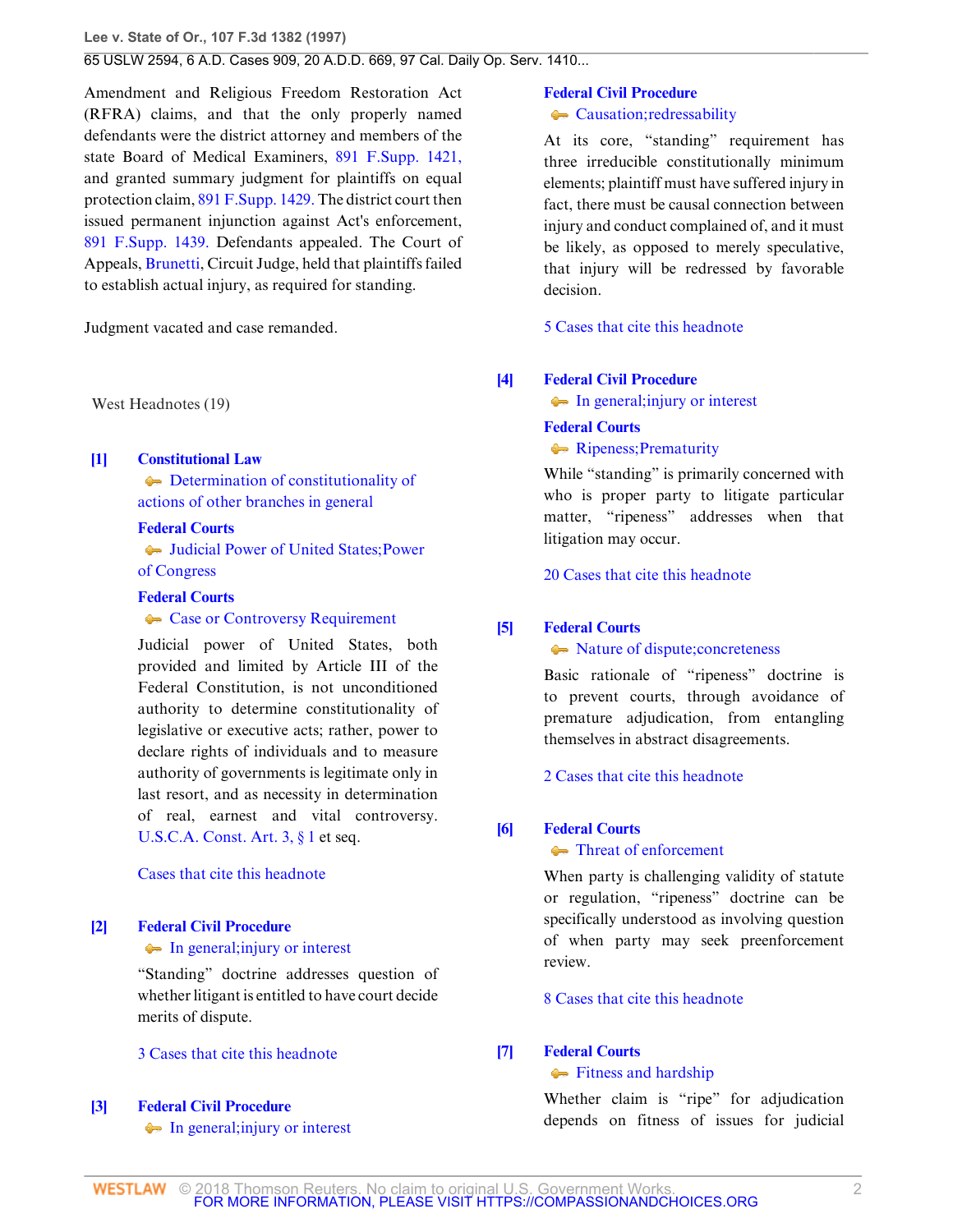decision and hardship to parties of withholding court consideration.

### [2 Cases that cite this headnote](http://www.westlaw.com/Link/RelatedInformation/DocHeadnoteLink?docGuid=I76af26ec941311d9bdd1cfdd544ca3a4&headnoteId=199705941100720140318035542&originationContext=document&vr=3.0&rs=cblt1.0&transitionType=CitingReferences&contextData=(sc.Search))

# <span id="page-2-0"></span>**[\[8\]](#page-6-4) [Federal Courts](http://www.westlaw.com/Browse/Home/KeyNumber/170B/View.html?docGuid=I76af26ec941311d9bdd1cfdd544ca3a4&originationContext=document&vr=3.0&rs=cblt1.0&transitionType=DocumentItem&contextData=(sc.Search))**

**[Jurisdiction](http://www.westlaw.com/Browse/Home/KeyNumber/170Bk3581/View.html?docGuid=I76af26ec941311d9bdd1cfdd544ca3a4&originationContext=document&vr=3.0&rs=cblt1.0&transitionType=DocumentItem&contextData=(sc.Search))** 

#### **[Federal Courts](http://www.westlaw.com/Browse/Home/KeyNumber/170B/View.html?docGuid=I76af26ec941311d9bdd1cfdd544ca3a4&originationContext=document&vr=3.0&rs=cblt1.0&transitionType=DocumentItem&contextData=(sc.Search))**

[Standing](http://www.westlaw.com/Browse/Home/KeyNumber/170Bk3585(2)/View.html?docGuid=I76af26ec941311d9bdd1cfdd544ca3a4&originationContext=document&vr=3.0&rs=cblt1.0&transitionType=DocumentItem&contextData=(sc.Search))

Both standing and ripeness are jurisdictional issues reviewed de novo.

#### [1 Cases that cite this headnote](http://www.westlaw.com/Link/RelatedInformation/DocHeadnoteLink?docGuid=I76af26ec941311d9bdd1cfdd544ca3a4&headnoteId=199705941100820140318035542&originationContext=document&vr=3.0&rs=cblt1.0&transitionType=CitingReferences&contextData=(sc.Search))

<span id="page-2-1"></span>**[\[9\]](#page-6-5) [Civil Rights](http://www.westlaw.com/Browse/Home/KeyNumber/78/View.html?docGuid=I76af26ec941311d9bdd1cfdd544ca3a4&originationContext=document&vr=3.0&rs=cblt1.0&transitionType=DocumentItem&contextData=(sc.Search))**

**[Persons Aggrieved, and Standing in](http://www.westlaw.com/Browse/Home/KeyNumber/78k1331/View.html?docGuid=I76af26ec941311d9bdd1cfdd544ca3a4&originationContext=document&vr=3.0&rs=cblt1.0&transitionType=DocumentItem&contextData=(sc.Search)) [General](http://www.westlaw.com/Browse/Home/KeyNumber/78k1331/View.html?docGuid=I76af26ec941311d9bdd1cfdd544ca3a4&originationContext=document&vr=3.0&rs=cblt1.0&transitionType=DocumentItem&contextData=(sc.Search))** 

### **[Constitutional Law](http://www.westlaw.com/Browse/Home/KeyNumber/92/View.html?docGuid=I76af26ec941311d9bdd1cfdd544ca3a4&originationContext=document&vr=3.0&rs=cblt1.0&transitionType=DocumentItem&contextData=(sc.Search))**

**[Due Process](http://www.westlaw.com/Browse/Home/KeyNumber/92VI(A)10/View.html?docGuid=I76af26ec941311d9bdd1cfdd544ca3a4&originationContext=document&vr=3.0&rs=cblt1.0&transitionType=DocumentItem&contextData=(sc.Search))** 

### **[Constitutional Law](http://www.westlaw.com/Browse/Home/KeyNumber/92/View.html?docGuid=I76af26ec941311d9bdd1cfdd544ca3a4&originationContext=document&vr=3.0&rs=cblt1.0&transitionType=DocumentItem&contextData=(sc.Search))**

**[Equal Protection](http://www.westlaw.com/Browse/Home/KeyNumber/92VI(A)11/View.html?docGuid=I76af26ec941311d9bdd1cfdd544ca3a4&originationContext=document&vr=3.0&rs=cblt1.0&transitionType=DocumentItem&contextData=(sc.Search))** 

Even if terminally ill, patient with progressive form of muscular dystrophy lacked standing to assert that Oregon's Death With Dignity Act violated equal protection, due process, Americans with Disabilities Act (ADA), and Rehabilitation Act; threatened injury that patient would become clinically depressed and take her own life using procedures established by Death With Dignity Act against her true intent was based on chain of speculative contingencies, and patient failed to make individualized showing that there was very significant possibility that future, actual harm to her would in fact ensue. [U.S.C.A.](http://www.westlaw.com/Link/Document/FullText?findType=L&pubNum=1000546&cite=USCOAMENDV&originatingDoc=I76af26ec941311d9bdd1cfdd544ca3a4&refType=LQ&originationContext=document&vr=3.0&rs=cblt1.0&transitionType=DocumentItem&contextData=(sc.Search)) [Const.Amends. 5,](http://www.westlaw.com/Link/Document/FullText?findType=L&pubNum=1000546&cite=USCOAMENDV&originatingDoc=I76af26ec941311d9bdd1cfdd544ca3a4&refType=LQ&originationContext=document&vr=3.0&rs=cblt1.0&transitionType=DocumentItem&contextData=(sc.Search)) [14](http://www.westlaw.com/Link/Document/FullText?findType=L&pubNum=1000546&cite=USCOAMENDXIV&originatingDoc=I76af26ec941311d9bdd1cfdd544ca3a4&refType=LQ&originationContext=document&vr=3.0&rs=cblt1.0&transitionType=DocumentItem&contextData=(sc.Search)); Rehabilitation Act of 1973, § 2 et seq., [29 U.S.C.A. § 701 et seq.;](http://www.westlaw.com/Link/Document/FullText?findType=L&pubNum=1000546&cite=29USCAS701&originatingDoc=I76af26ec941311d9bdd1cfdd544ca3a4&refType=LQ&originationContext=document&vr=3.0&rs=cblt1.0&transitionType=DocumentItem&contextData=(sc.Search)) Americans with Disabilities Act of 1990, § 2 et seq., [42 U.S.C.A. § 12101 et seq.](http://www.westlaw.com/Link/Document/FullText?findType=L&pubNum=1000546&cite=42USCAS12101&originatingDoc=I76af26ec941311d9bdd1cfdd544ca3a4&refType=LQ&originationContext=document&vr=3.0&rs=cblt1.0&transitionType=DocumentItem&contextData=(sc.Search))

[2 Cases that cite this headnote](http://www.westlaw.com/Link/RelatedInformation/DocHeadnoteLink?docGuid=I76af26ec941311d9bdd1cfdd544ca3a4&headnoteId=199705941100920140318035542&originationContext=document&vr=3.0&rs=cblt1.0&transitionType=CitingReferences&contextData=(sc.Search))

### <span id="page-2-2"></span>**[\[10\]](#page-7-0) [Federal Civil Procedure](http://www.westlaw.com/Browse/Home/KeyNumber/170A/View.html?docGuid=I76af26ec941311d9bdd1cfdd544ca3a4&originationContext=document&vr=3.0&rs=cblt1.0&transitionType=DocumentItem&contextData=(sc.Search))**

#### • [In general; injury or interest](http://www.westlaw.com/Browse/Home/KeyNumber/170Ak103.2/View.html?docGuid=I76af26ec941311d9bdd1cfdd544ca3a4&originationContext=document&vr=3.0&rs=cblt1.0&transitionType=DocumentItem&contextData=(sc.Search))

Just because asserted injury is threat of death does not mean that plaintiff is relieved from requirement of asserting some significant possibility of injury to establish standing.

## [1 Cases that cite this headnote](http://www.westlaw.com/Link/RelatedInformation/DocHeadnoteLink?docGuid=I76af26ec941311d9bdd1cfdd544ca3a4&headnoteId=199705941101020140318035542&originationContext=document&vr=3.0&rs=cblt1.0&transitionType=CitingReferences&contextData=(sc.Search))

#### <span id="page-2-3"></span>**[\[11\]](#page-8-0) [Civil Rights](http://www.westlaw.com/Browse/Home/KeyNumber/78/View.html?docGuid=I76af26ec941311d9bdd1cfdd544ca3a4&originationContext=document&vr=3.0&rs=cblt1.0&transitionType=DocumentItem&contextData=(sc.Search))**

**[Third Party Rights; Decedents](http://www.westlaw.com/Browse/Home/KeyNumber/78k1332/View.html?docGuid=I76af26ec941311d9bdd1cfdd544ca3a4&originationContext=document&vr=3.0&rs=cblt1.0&transitionType=DocumentItem&contextData=(sc.Search))** 

#### **[Constitutional Law](http://www.westlaw.com/Browse/Home/KeyNumber/92/View.html?docGuid=I76af26ec941311d9bdd1cfdd544ca3a4&originationContext=document&vr=3.0&rs=cblt1.0&transitionType=DocumentItem&contextData=(sc.Search))**

[Due Process](http://www.westlaw.com/Browse/Home/KeyNumber/92VI(A)10/View.html?docGuid=I76af26ec941311d9bdd1cfdd544ca3a4&originationContext=document&vr=3.0&rs=cblt1.0&transitionType=DocumentItem&contextData=(sc.Search))

### **[Constitutional Law](http://www.westlaw.com/Browse/Home/KeyNumber/92/View.html?docGuid=I76af26ec941311d9bdd1cfdd544ca3a4&originationContext=document&vr=3.0&rs=cblt1.0&transitionType=DocumentItem&contextData=(sc.Search))**

#### **[Equal Protection](http://www.westlaw.com/Browse/Home/KeyNumber/92VI(A)11/View.html?docGuid=I76af26ec941311d9bdd1cfdd544ca3a4&originationContext=document&vr=3.0&rs=cblt1.0&transitionType=DocumentItem&contextData=(sc.Search))**

Physicians and caregivers for terminally ill patients lacked standing to assert that Oregon's Death With Dignity Act violated equal protection, due process, Americans with Disabilities Act (ADA), and Rehabilitation Act, on behalf of their patients, given that patients suffered no actual injury, but only speculative injury premised on their becoming clinically depressed and taking their own lives using procedures established by Death With Dignity Act against their true intent. [U.S.C.A.](http://www.westlaw.com/Link/Document/FullText?findType=L&pubNum=1000546&cite=USCOAMENDV&originatingDoc=I76af26ec941311d9bdd1cfdd544ca3a4&refType=LQ&originationContext=document&vr=3.0&rs=cblt1.0&transitionType=DocumentItem&contextData=(sc.Search)) [Const.Amends. 5,](http://www.westlaw.com/Link/Document/FullText?findType=L&pubNum=1000546&cite=USCOAMENDV&originatingDoc=I76af26ec941311d9bdd1cfdd544ca3a4&refType=LQ&originationContext=document&vr=3.0&rs=cblt1.0&transitionType=DocumentItem&contextData=(sc.Search)) [14](http://www.westlaw.com/Link/Document/FullText?findType=L&pubNum=1000546&cite=USCOAMENDXIV&originatingDoc=I76af26ec941311d9bdd1cfdd544ca3a4&refType=LQ&originationContext=document&vr=3.0&rs=cblt1.0&transitionType=DocumentItem&contextData=(sc.Search)); Rehabilitation Act of 1973, § 2 et seq., [29 U.S.C.A. § 701 et seq.;](http://www.westlaw.com/Link/Document/FullText?findType=L&pubNum=1000546&cite=29USCAS701&originatingDoc=I76af26ec941311d9bdd1cfdd544ca3a4&refType=LQ&originationContext=document&vr=3.0&rs=cblt1.0&transitionType=DocumentItem&contextData=(sc.Search)) Americans with Disabilities Act of 1990, § 2 et seq., [42 U.S.C.A. § 12101 et seq.](http://www.westlaw.com/Link/Document/FullText?findType=L&pubNum=1000546&cite=42USCAS12101&originatingDoc=I76af26ec941311d9bdd1cfdd544ca3a4&refType=LQ&originationContext=document&vr=3.0&rs=cblt1.0&transitionType=DocumentItem&contextData=(sc.Search))

[Cases that cite this headnote](http://www.westlaw.com/Link/RelatedInformation/DocHeadnoteLink?docGuid=I76af26ec941311d9bdd1cfdd544ca3a4&headnoteId=199705941101120140318035542&originationContext=document&vr=3.0&rs=cblt1.0&transitionType=CitingReferences&contextData=(sc.Search))

#### <span id="page-2-4"></span>**[\[12\]](#page-8-1) [Civil Rights](http://www.westlaw.com/Browse/Home/KeyNumber/78/View.html?docGuid=I76af26ec941311d9bdd1cfdd544ca3a4&originationContext=document&vr=3.0&rs=cblt1.0&transitionType=DocumentItem&contextData=(sc.Search))**

**[Persons Aggrieved, and Standing in](http://www.westlaw.com/Browse/Home/KeyNumber/78k1331/View.html?docGuid=I76af26ec941311d9bdd1cfdd544ca3a4&originationContext=document&vr=3.0&rs=cblt1.0&transitionType=DocumentItem&contextData=(sc.Search)) [General](http://www.westlaw.com/Browse/Home/KeyNumber/78k1331/View.html?docGuid=I76af26ec941311d9bdd1cfdd544ca3a4&originationContext=document&vr=3.0&rs=cblt1.0&transitionType=DocumentItem&contextData=(sc.Search))** 

#### **[Constitutional Law](http://www.westlaw.com/Browse/Home/KeyNumber/92/View.html?docGuid=I76af26ec941311d9bdd1cfdd544ca3a4&originationContext=document&vr=3.0&rs=cblt1.0&transitionType=DocumentItem&contextData=(sc.Search))**

**[Due Process](http://www.westlaw.com/Browse/Home/KeyNumber/92VI(A)10/View.html?docGuid=I76af26ec941311d9bdd1cfdd544ca3a4&originationContext=document&vr=3.0&rs=cblt1.0&transitionType=DocumentItem&contextData=(sc.Search))** 

## **[Constitutional Law](http://www.westlaw.com/Browse/Home/KeyNumber/92/View.html?docGuid=I76af26ec941311d9bdd1cfdd544ca3a4&originationContext=document&vr=3.0&rs=cblt1.0&transitionType=DocumentItem&contextData=(sc.Search))**

**[Equal Protection](http://www.westlaw.com/Browse/Home/KeyNumber/92VI(A)11/View.html?docGuid=I76af26ec941311d9bdd1cfdd544ca3a4&originationContext=document&vr=3.0&rs=cblt1.0&transitionType=DocumentItem&contextData=(sc.Search))** 

Terminally ill patient and physicians and caregivers of terminally ill patients, who failed to demonstrate actual injury, lacked standing to assert that Oregon's Death With Dignity Act violated equal protection, due process, Americans with Disabilities Act (ADA), and Rehabilitation Act, even though complaint was filed as class action. [U.S.C.A.](http://www.westlaw.com/Link/Document/FullText?findType=L&pubNum=1000546&cite=USCOAMENDV&originatingDoc=I76af26ec941311d9bdd1cfdd544ca3a4&refType=LQ&originationContext=document&vr=3.0&rs=cblt1.0&transitionType=DocumentItem&contextData=(sc.Search)) [Const.Amends. 5,](http://www.westlaw.com/Link/Document/FullText?findType=L&pubNum=1000546&cite=USCOAMENDV&originatingDoc=I76af26ec941311d9bdd1cfdd544ca3a4&refType=LQ&originationContext=document&vr=3.0&rs=cblt1.0&transitionType=DocumentItem&contextData=(sc.Search)) [14](http://www.westlaw.com/Link/Document/FullText?findType=L&pubNum=1000546&cite=USCOAMENDXIV&originatingDoc=I76af26ec941311d9bdd1cfdd544ca3a4&refType=LQ&originationContext=document&vr=3.0&rs=cblt1.0&transitionType=DocumentItem&contextData=(sc.Search)); Rehabilitation Act of 1973, § 2 et seq., [29 U.S.C.A. § 701 et seq.;](http://www.westlaw.com/Link/Document/FullText?findType=L&pubNum=1000546&cite=29USCAS701&originatingDoc=I76af26ec941311d9bdd1cfdd544ca3a4&refType=LQ&originationContext=document&vr=3.0&rs=cblt1.0&transitionType=DocumentItem&contextData=(sc.Search)) Americans with Disabilities Act of 1990, § 2 et seq., [42 U.S.C.A. § 12101 et seq.](http://www.westlaw.com/Link/Document/FullText?findType=L&pubNum=1000546&cite=42USCAS12101&originatingDoc=I76af26ec941311d9bdd1cfdd544ca3a4&refType=LQ&originationContext=document&vr=3.0&rs=cblt1.0&transitionType=DocumentItem&contextData=(sc.Search))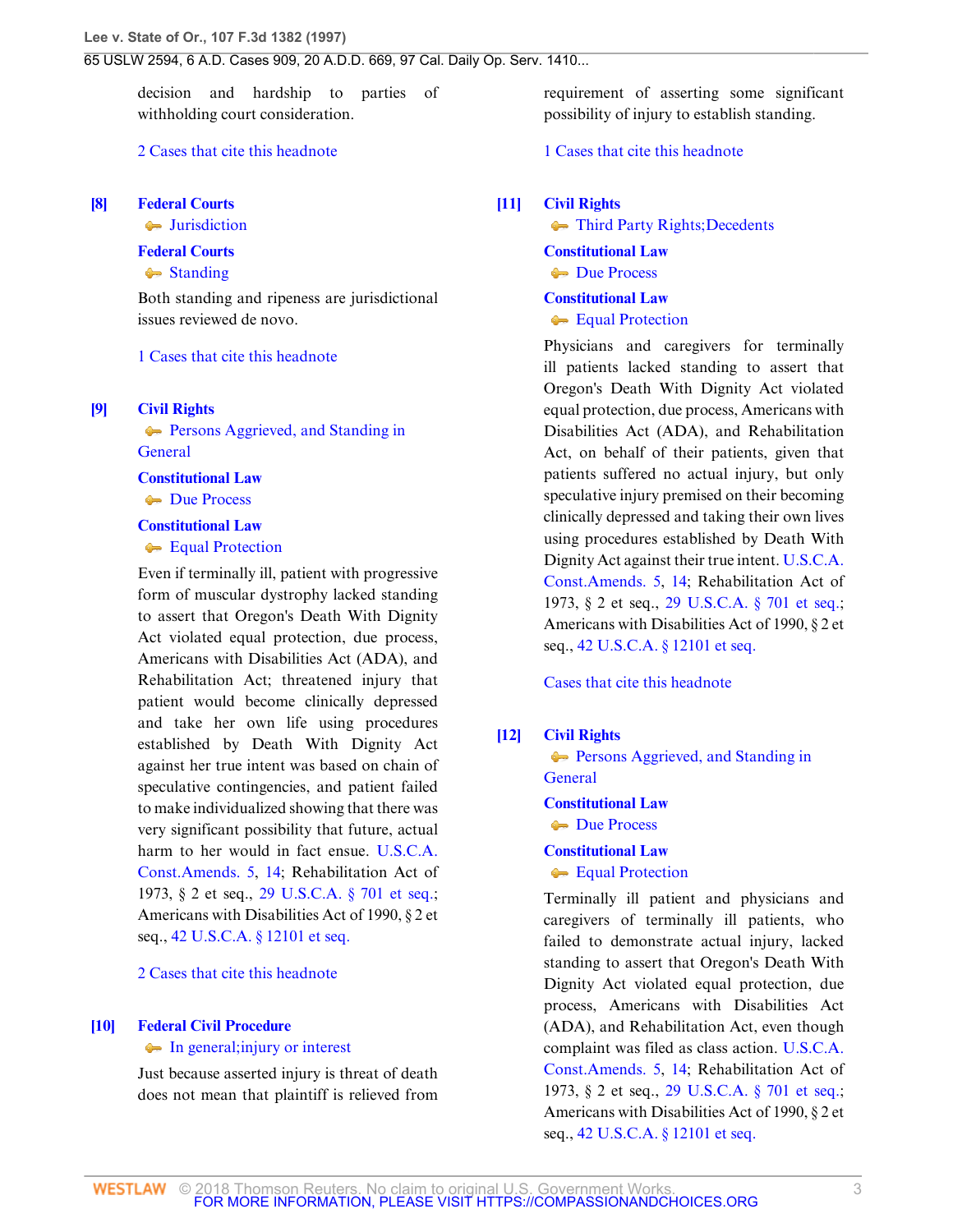# [1 Cases that cite this headnote](http://www.westlaw.com/Link/RelatedInformation/DocHeadnoteLink?docGuid=I76af26ec941311d9bdd1cfdd544ca3a4&headnoteId=199705941101220140318035542&originationContext=document&vr=3.0&rs=cblt1.0&transitionType=CitingReferences&contextData=(sc.Search))

## <span id="page-3-0"></span>**[\[13\]](#page-8-2) [Federal Civil Procedure](http://www.westlaw.com/Browse/Home/KeyNumber/170A/View.html?docGuid=I76af26ec941311d9bdd1cfdd544ca3a4&originationContext=document&vr=3.0&rs=cblt1.0&transitionType=DocumentItem&contextData=(sc.Search))**

Representation of class; typicality;  [standing in general](http://www.westlaw.com/Browse/Home/KeyNumber/170Ak164/View.html?docGuid=I76af26ec941311d9bdd1cfdd544ca3a4&originationContext=document&vr=3.0&rs=cblt1.0&transitionType=DocumentItem&contextData=(sc.Search))

Standing is jurisdictional element that must be satisfied prior to class certification.

[24 Cases that cite this headnote](http://www.westlaw.com/Link/RelatedInformation/DocHeadnoteLink?docGuid=I76af26ec941311d9bdd1cfdd544ca3a4&headnoteId=199705941101320140318035542&originationContext=document&vr=3.0&rs=cblt1.0&transitionType=CitingReferences&contextData=(sc.Search))

## <span id="page-3-1"></span>**[\[14\]](#page-8-3) [Federal Civil Procedure](http://www.westlaw.com/Browse/Home/KeyNumber/170A/View.html?docGuid=I76af26ec941311d9bdd1cfdd544ca3a4&originationContext=document&vr=3.0&rs=cblt1.0&transitionType=DocumentItem&contextData=(sc.Search))**

Representation of class; typicality;  [standing in general](http://www.westlaw.com/Browse/Home/KeyNumber/170Ak164/View.html?docGuid=I76af26ec941311d9bdd1cfdd544ca3a4&originationContext=document&vr=3.0&rs=cblt1.0&transitionType=DocumentItem&contextData=(sc.Search))

If class action litigant fails to establish standing, he may not seek relief on behalf of himself or any other member of class.

## [15 Cases that cite this headnote](http://www.westlaw.com/Link/RelatedInformation/DocHeadnoteLink?docGuid=I76af26ec941311d9bdd1cfdd544ca3a4&headnoteId=199705941101420140318035542&originationContext=document&vr=3.0&rs=cblt1.0&transitionType=CitingReferences&contextData=(sc.Search))

## <span id="page-3-2"></span>**[\[15\]](#page-8-4) [Civil Rights](http://www.westlaw.com/Browse/Home/KeyNumber/78/View.html?docGuid=I76af26ec941311d9bdd1cfdd544ca3a4&originationContext=document&vr=3.0&rs=cblt1.0&transitionType=DocumentItem&contextData=(sc.Search))**

**[Persons Aggrieved, and Standing in](http://www.westlaw.com/Browse/Home/KeyNumber/78k1331/View.html?docGuid=I76af26ec941311d9bdd1cfdd544ca3a4&originationContext=document&vr=3.0&rs=cblt1.0&transitionType=DocumentItem&contextData=(sc.Search)) [General](http://www.westlaw.com/Browse/Home/KeyNumber/78k1331/View.html?docGuid=I76af26ec941311d9bdd1cfdd544ca3a4&originationContext=document&vr=3.0&rs=cblt1.0&transitionType=DocumentItem&contextData=(sc.Search))** 

**[Constitutional Law](http://www.westlaw.com/Browse/Home/KeyNumber/92/View.html?docGuid=I76af26ec941311d9bdd1cfdd544ca3a4&originationContext=document&vr=3.0&rs=cblt1.0&transitionType=DocumentItem&contextData=(sc.Search))**

[Due Process](http://www.westlaw.com/Browse/Home/KeyNumber/92VI(A)10/View.html?docGuid=I76af26ec941311d9bdd1cfdd544ca3a4&originationContext=document&vr=3.0&rs=cblt1.0&transitionType=DocumentItem&contextData=(sc.Search))

## **[Constitutional Law](http://www.westlaw.com/Browse/Home/KeyNumber/92/View.html?docGuid=I76af26ec941311d9bdd1cfdd544ca3a4&originationContext=document&vr=3.0&rs=cblt1.0&transitionType=DocumentItem&contextData=(sc.Search))**

**[Equal Protection](http://www.westlaw.com/Browse/Home/KeyNumber/92VI(A)11/View.html?docGuid=I76af26ec941311d9bdd1cfdd544ca3a4&originationContext=document&vr=3.0&rs=cblt1.0&transitionType=DocumentItem&contextData=(sc.Search))** 

Even if Oregon's Death With Dignity Act reduced standard of care owed by physicians to their terminally ill patients, mere reduction, without allegation that individual patient has suffered or will imminently suffer some concrete and particularized injury as result of this reduction, would be insufficient to confer standing to assert that Death With Dignity Act violates equal protection, due process, Americans with Disabilities Act (ADA), and Rehabilitation Act. [U.S.C.A. Const.Amends.](http://www.westlaw.com/Link/Document/FullText?findType=L&pubNum=1000546&cite=USCOAMENDV&originatingDoc=I76af26ec941311d9bdd1cfdd544ca3a4&refType=LQ&originationContext=document&vr=3.0&rs=cblt1.0&transitionType=DocumentItem&contextData=(sc.Search)) [5,](http://www.westlaw.com/Link/Document/FullText?findType=L&pubNum=1000546&cite=USCOAMENDV&originatingDoc=I76af26ec941311d9bdd1cfdd544ca3a4&refType=LQ&originationContext=document&vr=3.0&rs=cblt1.0&transitionType=DocumentItem&contextData=(sc.Search)) [14](http://www.westlaw.com/Link/Document/FullText?findType=L&pubNum=1000546&cite=USCOAMENDXIV&originatingDoc=I76af26ec941311d9bdd1cfdd544ca3a4&refType=LQ&originationContext=document&vr=3.0&rs=cblt1.0&transitionType=DocumentItem&contextData=(sc.Search)); Rehabilitation Act of 1973, § 2 et seq., [29 U.S.C.A. § 701 et seq.](http://www.westlaw.com/Link/Document/FullText?findType=L&pubNum=1000546&cite=29USCAS701&originatingDoc=I76af26ec941311d9bdd1cfdd544ca3a4&refType=LQ&originationContext=document&vr=3.0&rs=cblt1.0&transitionType=DocumentItem&contextData=(sc.Search)); Americans with Disabilities Act of 1990, § 2 et seq., [42](http://www.westlaw.com/Link/Document/FullText?findType=L&pubNum=1000546&cite=42USCAS12101&originatingDoc=I76af26ec941311d9bdd1cfdd544ca3a4&refType=LQ&originationContext=document&vr=3.0&rs=cblt1.0&transitionType=DocumentItem&contextData=(sc.Search)) [U.S.C.A. § 12101 et seq.](http://www.westlaw.com/Link/Document/FullText?findType=L&pubNum=1000546&cite=42USCAS12101&originatingDoc=I76af26ec941311d9bdd1cfdd544ca3a4&refType=LQ&originationContext=document&vr=3.0&rs=cblt1.0&transitionType=DocumentItem&contextData=(sc.Search))

[1 Cases that cite this headnote](http://www.westlaw.com/Link/RelatedInformation/DocHeadnoteLink?docGuid=I76af26ec941311d9bdd1cfdd544ca3a4&headnoteId=199705941101520140318035542&originationContext=document&vr=3.0&rs=cblt1.0&transitionType=CitingReferences&contextData=(sc.Search))

## <span id="page-3-3"></span>**[\[16\]](#page-8-5) [Federal Courts](http://www.westlaw.com/Browse/Home/KeyNumber/170B/View.html?docGuid=I76af26ec941311d9bdd1cfdd544ca3a4&originationContext=document&vr=3.0&rs=cblt1.0&transitionType=DocumentItem&contextData=(sc.Search))**

**[Questions Considered](http://www.westlaw.com/Browse/Home/KeyNumber/170Bk3543/View.html?docGuid=I76af26ec941311d9bdd1cfdd544ca3a4&originationContext=document&vr=3.0&rs=cblt1.0&transitionType=DocumentItem&contextData=(sc.Search))** 

Court of Appeals would not consider argument that physicians would be unconstitutionally forced to inform patients of availability of assisted suicide procedures, in action challenging constitutionality of Oregon's Death With Dignity Act, given that argument was directed at informed consent requirements of state and federal law, and did not go to validity of Death With Dignity Act, itself. Social Security Act, § 1866, as amended, [42 U.S.C.A. § 1395cc](http://www.westlaw.com/Link/Document/FullText?findType=L&pubNum=1000546&cite=42USCAS1395CC&originatingDoc=I76af26ec941311d9bdd1cfdd544ca3a4&refType=LQ&originationContext=document&vr=3.0&rs=cblt1.0&transitionType=DocumentItem&contextData=(sc.Search)); [ORS 677.097](http://www.westlaw.com/Link/Document/FullText?findType=L&pubNum=1000534&cite=ORSTS677.097&originatingDoc=I76af26ec941311d9bdd1cfdd544ca3a4&refType=LQ&originationContext=document&vr=3.0&rs=cblt1.0&transitionType=DocumentItem&contextData=(sc.Search)).

[Cases that cite this headnote](http://www.westlaw.com/Link/RelatedInformation/DocHeadnoteLink?docGuid=I76af26ec941311d9bdd1cfdd544ca3a4&headnoteId=199705941101620140318035542&originationContext=document&vr=3.0&rs=cblt1.0&transitionType=CitingReferences&contextData=(sc.Search))

## <span id="page-3-4"></span>**[\[17\]](#page-8-6) [Civil Rights](http://www.westlaw.com/Browse/Home/KeyNumber/78/View.html?docGuid=I76af26ec941311d9bdd1cfdd544ca3a4&originationContext=document&vr=3.0&rs=cblt1.0&transitionType=DocumentItem&contextData=(sc.Search))**

**[Persons Aggrieved, and Standing in](http://www.westlaw.com/Browse/Home/KeyNumber/78k1331/View.html?docGuid=I76af26ec941311d9bdd1cfdd544ca3a4&originationContext=document&vr=3.0&rs=cblt1.0&transitionType=DocumentItem&contextData=(sc.Search)) [General](http://www.westlaw.com/Browse/Home/KeyNumber/78k1331/View.html?docGuid=I76af26ec941311d9bdd1cfdd544ca3a4&originationContext=document&vr=3.0&rs=cblt1.0&transitionType=DocumentItem&contextData=(sc.Search))** 

## **[Constitutional Law](http://www.westlaw.com/Browse/Home/KeyNumber/92/View.html?docGuid=I76af26ec941311d9bdd1cfdd544ca3a4&originationContext=document&vr=3.0&rs=cblt1.0&transitionType=DocumentItem&contextData=(sc.Search))**

**[First Amendment in General](http://www.westlaw.com/Browse/Home/KeyNumber/92VI(A)7/View.html?docGuid=I76af26ec941311d9bdd1cfdd544ca3a4&originationContext=document&vr=3.0&rs=cblt1.0&transitionType=DocumentItem&contextData=(sc.Search))** 

Physicians and caregivers for terminally ill patients lacked standing to assert that Oregon's Death With Dignity Act violated their First Amendment and Religious Freedom Restoration Act (RFRA) rights by forcing them to participate in patient's suicide, as Death With Dignity Act did not provide for any penalty, criminal or otherwise, for violation of challenged provisions, so as to cause physicians and caregivers actual injury. [U.S.C.A. Const.Amend. 1;](http://www.westlaw.com/Link/Document/FullText?findType=L&pubNum=1000546&cite=USCOAMENDI&originatingDoc=I76af26ec941311d9bdd1cfdd544ca3a4&refType=LQ&originationContext=document&vr=3.0&rs=cblt1.0&transitionType=DocumentItem&contextData=(sc.Search)) Religious Freedom Restoration Act of 1993, § 2 et seq., [42 U.S.C.A. § 2000bb et seq.](http://www.westlaw.com/Link/Document/FullText?findType=L&pubNum=1000546&cite=42USCAS2000BB&originatingDoc=I76af26ec941311d9bdd1cfdd544ca3a4&refType=LQ&originationContext=document&vr=3.0&rs=cblt1.0&transitionType=DocumentItem&contextData=(sc.Search))

[Cases that cite this headnote](http://www.westlaw.com/Link/RelatedInformation/DocHeadnoteLink?docGuid=I76af26ec941311d9bdd1cfdd544ca3a4&headnoteId=199705941101720140318035542&originationContext=document&vr=3.0&rs=cblt1.0&transitionType=CitingReferences&contextData=(sc.Search))

# <span id="page-3-5"></span>**[\[18\]](#page-9-0) [Federal Courts](http://www.westlaw.com/Browse/Home/KeyNumber/170B/View.html?docGuid=I76af26ec941311d9bdd1cfdd544ca3a4&originationContext=document&vr=3.0&rs=cblt1.0&transitionType=DocumentItem&contextData=(sc.Search))**

## [Environment and health](http://www.westlaw.com/Browse/Home/KeyNumber/170Bk2165/View.html?docGuid=I76af26ec941311d9bdd1cfdd544ca3a4&originationContext=document&vr=3.0&rs=cblt1.0&transitionType=DocumentItem&contextData=(sc.Search))

Claims of physicians and caregivers for terminally ill patients, that Oregon's Death With Dignity Act violated their First Amendment and Religious Freedom Restoration Act (RFRA) rights by forcing them to participate in patient's suicide, were not ripe, given that Death With Dignity Act did not provide for any penalty for violating challenged provisions, and physicians and caregivers failed to identify any hardship that would befall them if their claims were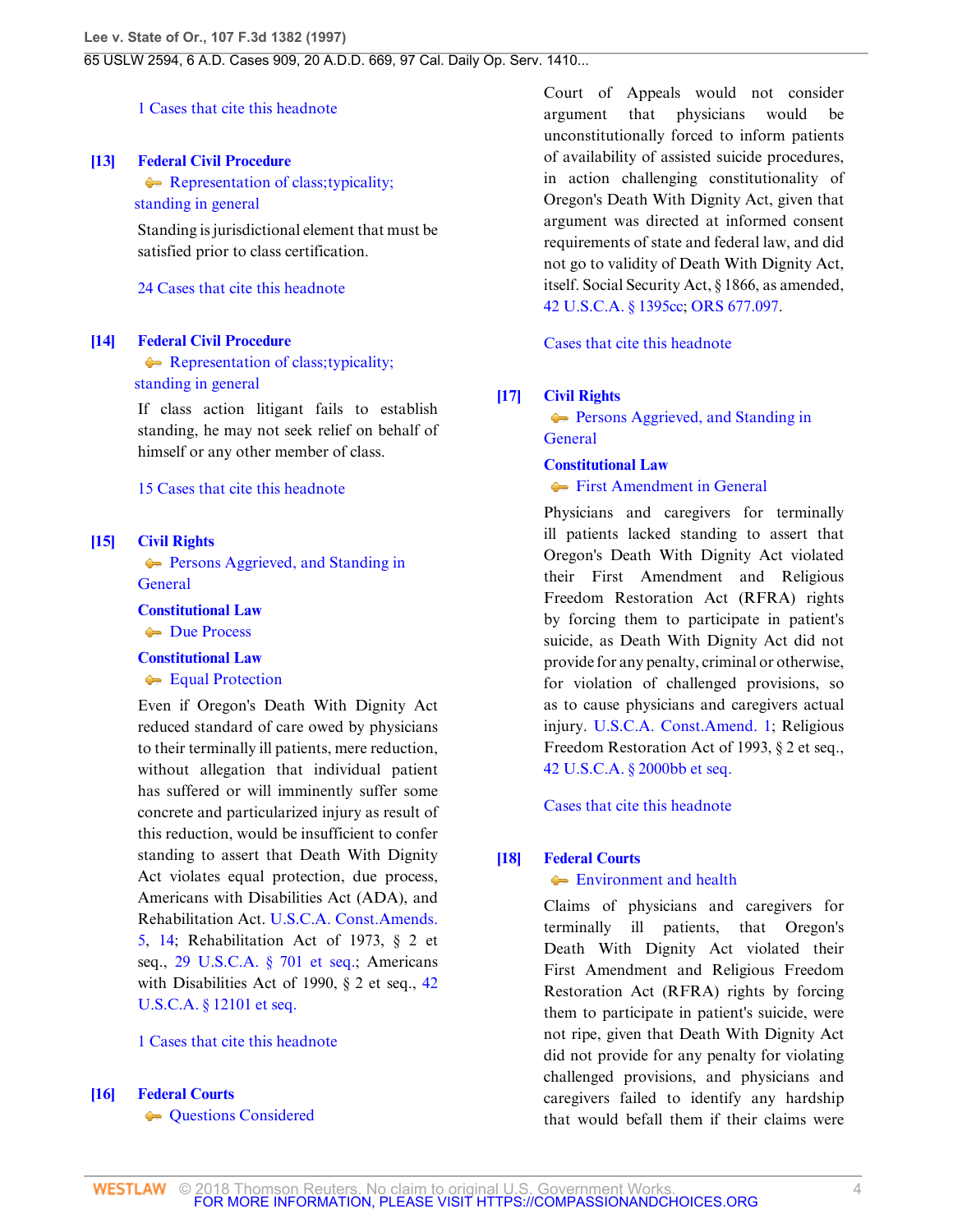not immediately considered; noncompliance with allegedly offending provisions would lead, at worst, to civil enforcement action, at which time physicians and caregivers could more appropriately challenge provisions' validity. [U.S.C.A. Const.Amend. 1](http://www.westlaw.com/Link/Document/FullText?findType=L&pubNum=1000546&cite=USCOAMENDI&originatingDoc=I76af26ec941311d9bdd1cfdd544ca3a4&refType=LQ&originationContext=document&vr=3.0&rs=cblt1.0&transitionType=DocumentItem&contextData=(sc.Search)); Religious Freedom Restoration Act of 1993, § 2 et seq., [42 U.S.C.A. § 2000bb et seq.](http://www.westlaw.com/Link/Document/FullText?findType=L&pubNum=1000546&cite=42USCAS2000BB&originatingDoc=I76af26ec941311d9bdd1cfdd544ca3a4&refType=LQ&originationContext=document&vr=3.0&rs=cblt1.0&transitionType=DocumentItem&contextData=(sc.Search))

### [5 Cases that cite this headnote](http://www.westlaw.com/Link/RelatedInformation/DocHeadnoteLink?docGuid=I76af26ec941311d9bdd1cfdd544ca3a4&headnoteId=199705941101820140318035542&originationContext=document&vr=3.0&rs=cblt1.0&transitionType=CitingReferences&contextData=(sc.Search))

# <span id="page-4-0"></span>**[\[19\]](#page-9-1) [Constitutional Law](http://www.westlaw.com/Browse/Home/KeyNumber/92/View.html?docGuid=I76af26ec941311d9bdd1cfdd544ca3a4&originationContext=document&vr=3.0&rs=cblt1.0&transitionType=DocumentItem&contextData=(sc.Search))**

# **[First Amendment in General](http://www.westlaw.com/Browse/Home/KeyNumber/92VI(A)7/View.html?docGuid=I76af26ec941311d9bdd1cfdd544ca3a4&originationContext=document&vr=3.0&rs=cblt1.0&transitionType=DocumentItem&contextData=(sc.Search))**

Residential care facilities for terminally ill patients and their administrators lacked standing to assert that Oregon's Death With Dignity Act violated their First Amendment rights by forcing them into association with those who participate in physician assisted suicide, given that they did not allege that there were, in fact, any physicians at their facilities who would participate in assisted suicide procedures, so as to establish actual injury. [U.S.C.A. Const.Amend. 1.](http://www.westlaw.com/Link/Document/FullText?findType=L&pubNum=1000546&cite=USCOAMENDI&originatingDoc=I76af26ec941311d9bdd1cfdd544ca3a4&refType=LQ&originationContext=document&vr=3.0&rs=cblt1.0&transitionType=DocumentItem&contextData=(sc.Search))

### [Cases that cite this headnote](http://www.westlaw.com/Link/RelatedInformation/DocHeadnoteLink?docGuid=I76af26ec941311d9bdd1cfdd544ca3a4&headnoteId=199705941101920140318035542&originationContext=document&vr=3.0&rs=cblt1.0&transitionType=CitingReferences&contextData=(sc.Search))

### **Attorneys and Law Firms**

**\*1385** [Thomas O. Alderman](http://www.westlaw.com/Link/Document/FullText?findType=h&pubNum=176284&cite=0426803801&originatingDoc=I76af26ec941311d9bdd1cfdd544ca3a4&refType=RQ&originationContext=document&vr=3.0&rs=cblt1.0&transitionType=DocumentItem&contextData=(sc.Search)), Eugene, Oregon; [James](http://www.westlaw.com/Link/Document/FullText?findType=h&pubNum=176284&cite=0184584801&originatingDoc=I76af26ec941311d9bdd1cfdd544ca3a4&refType=RQ&originationContext=document&vr=3.0&rs=cblt1.0&transitionType=DocumentItem&contextData=(sc.Search)) [Bopp, Jr.](http://www.westlaw.com/Link/Document/FullText?findType=h&pubNum=176284&cite=0184584801&originatingDoc=I76af26ec941311d9bdd1cfdd544ca3a4&refType=RQ&originationContext=document&vr=3.0&rs=cblt1.0&transitionType=DocumentItem&contextData=(sc.Search)), [Richard E. Coleson](http://www.westlaw.com/Link/Document/FullText?findType=h&pubNum=176284&cite=0104295801&originatingDoc=I76af26ec941311d9bdd1cfdd544ca3a4&refType=RQ&originationContext=document&vr=3.0&rs=cblt1.0&transitionType=DocumentItem&contextData=(sc.Search)), Bopp, Coleson and Bostrom, Terre Haute, IN, for the plaintiffs-appelleescross-appellants.

[Eli Stutsman,](http://www.westlaw.com/Link/Document/FullText?findType=h&pubNum=176284&cite=0282117101&originatingDoc=I76af26ec941311d9bdd1cfdd544ca3a4&refType=RQ&originationContext=document&vr=3.0&rs=cblt1.0&transitionType=DocumentItem&contextData=(sc.Search)) Portland, OR; [Charles F. Hinkle,](http://www.westlaw.com/Link/Document/FullText?findType=h&pubNum=176284&cite=0207971101&originatingDoc=I76af26ec941311d9bdd1cfdd544ca3a4&refType=RQ&originationContext=document&vr=3.0&rs=cblt1.0&transitionType=DocumentItem&contextData=(sc.Search)) Stoel, Rives, Boley, Jones & Grey, Portland, OR; [Thomas M.](http://www.westlaw.com/Link/Document/FullText?findType=h&pubNum=176284&cite=0208948101&originatingDoc=I76af26ec941311d9bdd1cfdd544ca3a4&refType=RQ&originationContext=document&vr=3.0&rs=cblt1.0&transitionType=DocumentItem&contextData=(sc.Search)) [Christ](http://www.westlaw.com/Link/Document/FullText?findType=h&pubNum=176284&cite=0208948101&originatingDoc=I76af26ec941311d9bdd1cfdd544ca3a4&refType=RQ&originationContext=document&vr=3.0&rs=cblt1.0&transitionType=DocumentItem&contextData=(sc.Search)), ACLU Foundation of Oregon, Inc., Portland, OR, for the intervenors-appellees-cross-appellees.

Thomas A. Balmer, Deputy Attorney General, Salem, OR, for the defendants-appellants-cross-appellees.

Appeals from the United States District Court for the District of Oregon, [Michael R. Hogan,](http://www.westlaw.com/Link/Document/FullText?findType=h&pubNum=176284&cite=0207970001&originatingDoc=I76af26ec941311d9bdd1cfdd544ca3a4&refType=RQ&originationContext=document&vr=3.0&rs=cblt1.0&transitionType=DocumentItem&contextData=(sc.Search)) District Judge, Presiding. D.C. No. CV–94–06467–MRH.

<span id="page-4-1"></span>**\*1386** Before: [GOODWIN](http://www.westlaw.com/Link/Document/FullText?findType=h&pubNum=176284&cite=0260465701&originatingDoc=I76af26ec941311d9bdd1cfdd544ca3a4&refType=RQ&originationContext=document&vr=3.0&rs=cblt1.0&transitionType=DocumentItem&contextData=(sc.Search)) and [BRUNETTI,](http://www.westlaw.com/Link/Document/FullText?findType=h&pubNum=176284&cite=0199854201&originatingDoc=I76af26ec941311d9bdd1cfdd544ca3a4&refType=RQ&originationContext=document&vr=3.0&rs=cblt1.0&transitionType=DocumentItem&contextData=(sc.Search)) Circuit Judges, and KING, [\\*](#page-14-0) District Judge.

#### **Opinion**

### [BRUNETTI,](http://www.westlaw.com/Link/Document/FullText?findType=h&pubNum=176284&cite=0199854201&originatingDoc=I76af26ec941311d9bdd1cfdd544ca3a4&refType=RQ&originationContext=document&vr=3.0&rs=cblt1.0&transitionType=DocumentItem&contextData=(sc.Search)) Circuit Judge:

The plaintiffs in this case are doctors, patients, and residential care facilities challenging the facial validity of the State of Oregon's Death With Dignity Act. Plaintiffs contend the Act violates the First and Fourteenth Amendments to the United States Constitution, as well as several federal statutes. The district court found the Act to violate the Equal Protection Clause and permanently enjoined its enforcement. Because the federal courts do not have jurisdiction to entertain Plaintiffs' claims, we vacate and remand with instructions to dismiss Plaintiffs' complaint.

#### **BACKGROUND**

#### **A. The Proceedings**

On November 8, 1994, through the initiative power reserved them under the Oregon Constitution, Oregon voters approved Measure 16, the Oregon Death With Dignity Act ("Measure 16" or "the Act"). Measure 16, reprinted in full as an Appendix to this opinion, establishes a statutory framework within which a competent terminally-ill adult may legally request a prescription for medication "for the purpose of ending his or her life in a humane and dignified manner." Measure 16, § 2.01. Fifteen days before the Act was to take effect, on November 23, 1994, Plaintiffs filed a class action complaint alleging the Act violated their equal protection and due process rights under the Fourteenth Amendment, their free exercise of religion and freedom of association rights under the First Amendment, and their statutory rights under the Americans with Disabilities Act of 1990, [42 U.S.C. §§ 12101](http://www.westlaw.com/Link/Document/FullText?findType=L&pubNum=1000546&cite=42USCAS12101&originatingDoc=I76af26ec941311d9bdd1cfdd544ca3a4&refType=LQ&originationContext=document&vr=3.0&rs=cblt1.0&transitionType=DocumentItem&contextData=(sc.Search)) *et seq.,* [Section 504](http://www.westlaw.com/Link/Document/FullText?findType=L&pubNum=1000546&cite=42USCAS504&originatingDoc=I76af26ec941311d9bdd1cfdd544ca3a4&refType=LQ&originationContext=document&vr=3.0&rs=cblt1.0&transitionType=DocumentItem&contextData=(sc.Search)) of the Rehabilitation Act of 1973, [29 U.S.C. § 791](http://www.westlaw.com/Link/Document/FullText?findType=L&pubNum=1000546&cite=29USCAS791&originatingDoc=I76af26ec941311d9bdd1cfdd544ca3a4&refType=LQ&originationContext=document&vr=3.0&rs=cblt1.0&transitionType=DocumentItem&contextData=(sc.Search)) *et seq.,* and the Religious Freedom Restoration Act of 1993, [42 U.S.C. §§](http://www.westlaw.com/Link/Document/FullText?findType=L&pubNum=1000546&cite=42USCAS2000BB&originatingDoc=I76af26ec941311d9bdd1cfdd544ca3a4&refType=LQ&originationContext=document&vr=3.0&rs=cblt1.0&transitionType=DocumentItem&contextData=(sc.Search)) [2000bb](http://www.westlaw.com/Link/Document/FullText?findType=L&pubNum=1000546&cite=42USCAS2000BB&originatingDoc=I76af26ec941311d9bdd1cfdd544ca3a4&refType=LQ&originationContext=document&vr=3.0&rs=cblt1.0&transitionType=DocumentItem&contextData=(sc.Search)) *et seq.*

After granting Plaintiffs preliminary injunctive relief preventing the Act from taking effect, *[Lee v. State of](http://www.westlaw.com/Link/Document/FullText?findType=Y&serNum=1995025491&pubNum=345&originatingDoc=I76af26ec941311d9bdd1cfdd544ca3a4&refType=RP&originationContext=document&vr=3.0&rs=cblt1.0&transitionType=DocumentItem&contextData=(sc.Search)) Oregon,* [869 F.Supp. 1491 \(D.Or.1994\)](http://www.westlaw.com/Link/Document/FullText?findType=Y&serNum=1995025491&pubNum=345&originatingDoc=I76af26ec941311d9bdd1cfdd544ca3a4&refType=RP&originationContext=document&vr=3.0&rs=cblt1.0&transitionType=DocumentItem&contextData=(sc.Search)) (order granting preliminary injunction), the district court granted summary judgment for Plaintiffs on their equal protection claim and issued a permanent injunction against the Act's enforcement on August 3, 1995. *[Lee v. State](http://www.westlaw.com/Link/Document/FullText?findType=Y&serNum=1995164684&pubNum=345&originatingDoc=I76af26ec941311d9bdd1cfdd544ca3a4&refType=RP&originationContext=document&vr=3.0&rs=cblt1.0&transitionType=DocumentItem&contextData=(sc.Search)) of Oregon,* [891 F.Supp. 1439 \(D.Or.1995\)](http://www.westlaw.com/Link/Document/FullText?findType=Y&serNum=1995164684&pubNum=345&originatingDoc=I76af26ec941311d9bdd1cfdd544ca3a4&refType=RP&originationContext=document&vr=3.0&rs=cblt1.0&transitionType=DocumentItem&contextData=(sc.Search)) (declaratory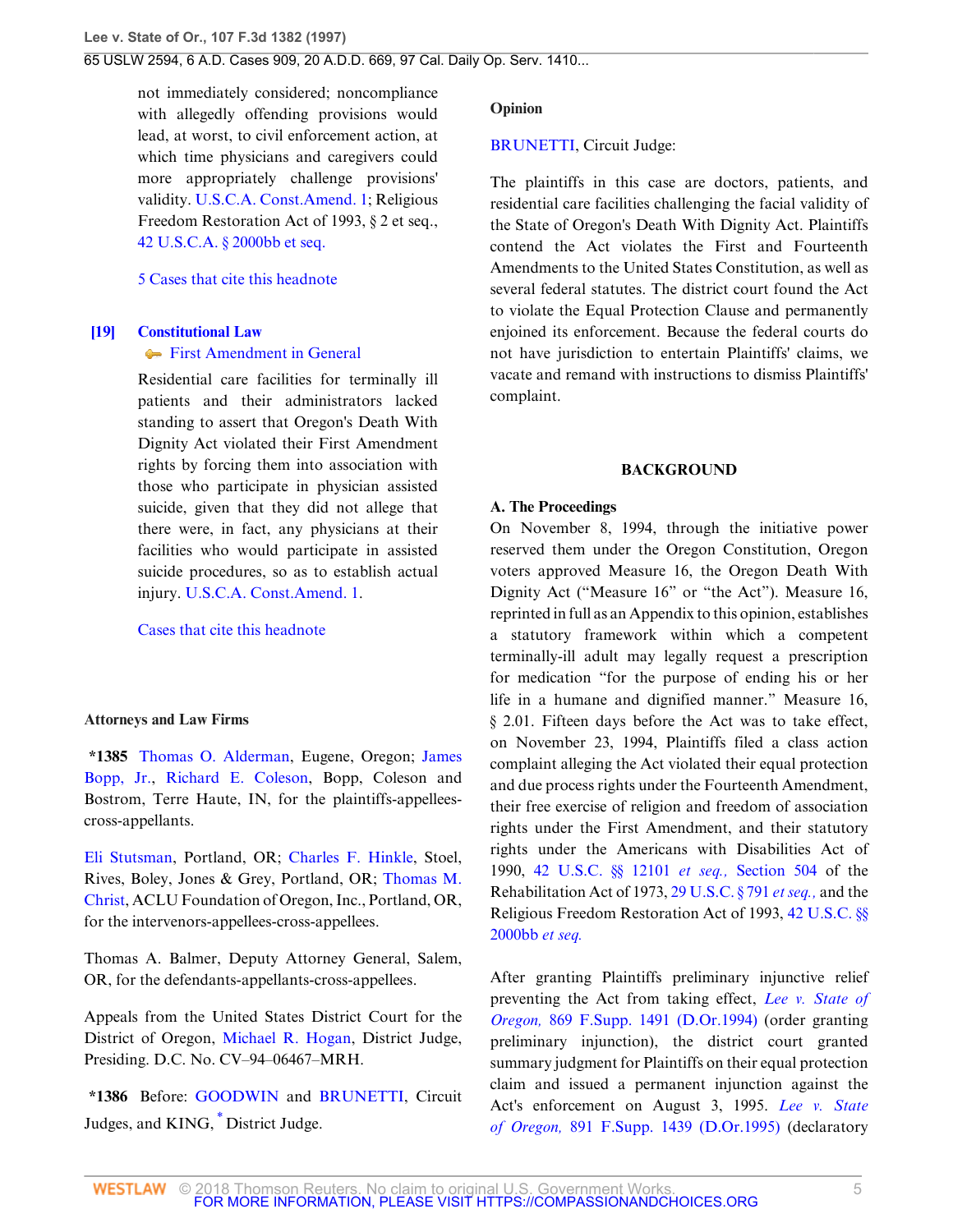judgment and permanent injunction); *[Lee v. State of](http://www.westlaw.com/Link/Document/FullText?findType=Y&serNum=1995164683&pubNum=345&originatingDoc=I76af26ec941311d9bdd1cfdd544ca3a4&refType=RP&originationContext=document&vr=3.0&rs=cblt1.0&transitionType=DocumentItem&contextData=(sc.Search)) Oregon,* [891 F.Supp. 1429 \(D.Or.1995\)](http://www.westlaw.com/Link/Document/FullText?findType=Y&serNum=1995164683&pubNum=345&originatingDoc=I76af26ec941311d9bdd1cfdd544ca3a4&refType=RP&originationContext=document&vr=3.0&rs=cblt1.0&transitionType=DocumentItem&contextData=(sc.Search)) (equal protection opinion). Essentially, the district court found that the Act violated the Equal Protection Clause because it provided insufficient safeguards to prevent against an incompetent (i.e. depressed) terminally-ill adult from committing suicide, thereby irrationally depriving terminally-ill adults of safeguards against suicide provided to adults who are not terminally ill. The district court did not address Plaintiffs' other claims for relief.

### **B. The Parties**

## **1. Plaintiffs**

In an opinion issued contemporaneously with its equal protection ruling, the district court determined that the only plaintiffs who have standing to assert an equal protection, due process, Americans with Disabilities Act, or Rehabilitation Act challenge are: Eric Dutson<sup>[1](#page-14-1)</sup> and Janice Elsner, two competent terminally-ill adults who have suffered from bouts of depression in the past, and Maryville Nursing Home and Willows Home, two residential care facilities. *[Lee v. State of Oregon,](http://www.westlaw.com/Link/Document/FullText?findType=Y&serNum=1995164681&pubNum=345&originatingDoc=I76af26ec941311d9bdd1cfdd544ca3a4&refType=RP&originationContext=document&vr=3.0&rs=cblt1.0&transitionType=DocumentItem&contextData=(sc.Search))* 891 [F.Supp. 1421 \(D.Or.1995\)](http://www.westlaw.com/Link/Document/FullText?findType=Y&serNum=1995164681&pubNum=345&originatingDoc=I76af26ec941311d9bdd1cfdd544ca3a4&refType=RP&originationContext=document&vr=3.0&rs=cblt1.0&transitionType=DocumentItem&contextData=(sc.Search)) (standing opinion). In a crossappeal, Drs. Gary Lee and William Petty challenge the district court's finding that they did not have standing to assert equal protection and due process challenges on behalf of their patients. Additionally, Plaintiffs crossappeal the district court's denial of their motion to certify a class consisting of all individuals in the State **\*1387** of Oregon who have a "terminal disease" as defined in Measure 16. *See* Measure 16, § 1.01(12) (defining "terminal disease" as "an incurable and irreversible disease that has been medically confirmed and will, within reasonable medical judgment, produce death within six (6) months").

As for Plaintiffs' First Amendment and Religious Freedom Restoration Act challenges, the district court determined that Dr. Petty, Maryville Nursing Home, Sister Geraldine Bernards as the administrator of Maryville Nursing Home, Willows Home, and Fritz and June Beck as the owners of Willows Home, all had standing to assert these claims.

## **2. Defendants**

The district court determined that the only properly named defendants were: Douglas F. Harcleroad, District Attorney for Lane County, Oregon, and all eleven members of the Oregon State Board of Medical Examiners. The state of Oregon and the attorney general and governor of Oregon were dismissed on Eleventh Amendment immunity grounds. Additionally, the district court determined that several Oregon citizens could properly intervene as defendants pursuant to [Federal Rule](http://www.westlaw.com/Link/Document/FullText?findType=L&pubNum=1004365&cite=USFRCPR24&originatingDoc=I76af26ec941311d9bdd1cfdd544ca3a4&refType=LQ&originationContext=document&vr=3.0&rs=cblt1.0&transitionType=DocumentItem&contextData=(sc.Search)) [of Civil Procedure 24.](http://www.westlaw.com/Link/Document/FullText?findType=L&pubNum=1004365&cite=USFRCPR24&originatingDoc=I76af26ec941311d9bdd1cfdd544ca3a4&refType=LQ&originationContext=document&vr=3.0&rs=cblt1.0&transitionType=DocumentItem&contextData=(sc.Search)) Defendants appeal the district court's grant of summary judgment on Plaintiffs' equal protection claim and the denial of Defendants' motion for summary judgment on all of Plaintiffs' claims.

#### **DISCUSSION**

<span id="page-5-3"></span><span id="page-5-0"></span>**[\[1](#page-1-0)]** The judicial power of the United States, both provided and limited by Article III of the Constitution, "is not an unconditioned authority to determine the constitutionality of legislative or executive acts." *[Valley](http://www.westlaw.com/Link/Document/FullText?findType=Y&serNum=1982102020&pubNum=708&originatingDoc=I76af26ec941311d9bdd1cfdd544ca3a4&refType=RP&fi=co_pp_sp_708_757&originationContext=document&vr=3.0&rs=cblt1.0&transitionType=DocumentItem&contextData=(sc.Search)#co_pp_sp_708_757) [Forge Christian College v. Americans United for Separation](http://www.westlaw.com/Link/Document/FullText?findType=Y&serNum=1982102020&pubNum=708&originatingDoc=I76af26ec941311d9bdd1cfdd544ca3a4&refType=RP&fi=co_pp_sp_708_757&originationContext=document&vr=3.0&rs=cblt1.0&transitionType=DocumentItem&contextData=(sc.Search)#co_pp_sp_708_757) of Church and State Inc.,* [454 U.S. 464, 471, 102 S.Ct.](http://www.westlaw.com/Link/Document/FullText?findType=Y&serNum=1982102020&pubNum=708&originatingDoc=I76af26ec941311d9bdd1cfdd544ca3a4&refType=RP&fi=co_pp_sp_708_757&originationContext=document&vr=3.0&rs=cblt1.0&transitionType=DocumentItem&contextData=(sc.Search)#co_pp_sp_708_757) [752, 757–58, 70 L.Ed.2d 700 \(1982\).](http://www.westlaw.com/Link/Document/FullText?findType=Y&serNum=1982102020&pubNum=708&originatingDoc=I76af26ec941311d9bdd1cfdd544ca3a4&refType=RP&fi=co_pp_sp_708_757&originationContext=document&vr=3.0&rs=cblt1.0&transitionType=DocumentItem&contextData=(sc.Search)#co_pp_sp_708_757) Rather, "[t]he power to declare the rights of individuals and to measure the authority of governments ... 'is legitimate only in the last resort, and as a necessity in the determination of real, earnest and vital controversy.' " *Id.* (quoting *[Chicago &](http://www.westlaw.com/Link/Document/FullText?findType=Y&serNum=1892180106&pubNum=708&originatingDoc=I76af26ec941311d9bdd1cfdd544ca3a4&refType=RP&fi=co_pp_sp_708_402&originationContext=document&vr=3.0&rs=cblt1.0&transitionType=DocumentItem&contextData=(sc.Search)#co_pp_sp_708_402) [Grand Trunk R. Co. v. Wellman,](http://www.westlaw.com/Link/Document/FullText?findType=Y&serNum=1892180106&pubNum=708&originatingDoc=I76af26ec941311d9bdd1cfdd544ca3a4&refType=RP&fi=co_pp_sp_708_402&originationContext=document&vr=3.0&rs=cblt1.0&transitionType=DocumentItem&contextData=(sc.Search)#co_pp_sp_708_402)* 143 U.S. 339, 345, 12 [S.Ct. 400, 402, 36 L.Ed. 176 \(1892\)](http://www.westlaw.com/Link/Document/FullText?findType=Y&serNum=1892180106&pubNum=708&originatingDoc=I76af26ec941311d9bdd1cfdd544ca3a4&refType=RP&fi=co_pp_sp_708_402&originationContext=document&vr=3.0&rs=cblt1.0&transitionType=DocumentItem&contextData=(sc.Search)#co_pp_sp_708_402)). In order to ensure that a federal court's Article III power has been properly invoked, the courts have developed several doctrines, including standing, mootness, and ripeness, each of which imposes a different requirement on the substance of a plaintiff's claim. *See Allen v. Wright,* [468 U.S. 737, 750,](http://www.westlaw.com/Link/Document/FullText?findType=Y&serNum=1984132352&pubNum=708&originatingDoc=I76af26ec941311d9bdd1cfdd544ca3a4&refType=RP&fi=co_pp_sp_708_3324&originationContext=document&vr=3.0&rs=cblt1.0&transitionType=DocumentItem&contextData=(sc.Search)#co_pp_sp_708_3324) [104 S.Ct. 3315, 3324, 82 L.Ed.2d 556 \(1984\).](http://www.westlaw.com/Link/Document/FullText?findType=Y&serNum=1984132352&pubNum=708&originatingDoc=I76af26ec941311d9bdd1cfdd544ca3a4&refType=RP&fi=co_pp_sp_708_3324&originationContext=document&vr=3.0&rs=cblt1.0&transitionType=DocumentItem&contextData=(sc.Search)#co_pp_sp_708_3324) We are particularly concerned in this case with standing and ripeness.

<span id="page-5-2"></span><span id="page-5-1"></span>**[\[2](#page-1-1)] [\[3](#page-1-2)]** The standing doctrine addresses the question of "whether the litigant is entitled to have the court decide the merits of the dispute." *[Warth v. Seldin,](http://www.westlaw.com/Link/Document/FullText?findType=Y&serNum=1975129820&pubNum=708&originatingDoc=I76af26ec941311d9bdd1cfdd544ca3a4&refType=RP&fi=co_pp_sp_708_2205&originationContext=document&vr=3.0&rs=cblt1.0&transitionType=DocumentItem&contextData=(sc.Search)#co_pp_sp_708_2205)* 422 U.S. [490, 498, 95 S.Ct. 2197, 2205, 45 L.Ed.2d 343 \(1975\)](http://www.westlaw.com/Link/Document/FullText?findType=Y&serNum=1975129820&pubNum=708&originatingDoc=I76af26ec941311d9bdd1cfdd544ca3a4&refType=RP&fi=co_pp_sp_708_2205&originationContext=document&vr=3.0&rs=cblt1.0&transitionType=DocumentItem&contextData=(sc.Search)#co_pp_sp_708_2205). At its core, the standing requirement has three "irreducible constitutional[ly] minimum" elements. *[Lujan v. Defenders](http://www.westlaw.com/Link/Document/FullText?findType=Y&serNum=1992106162&pubNum=708&originatingDoc=I76af26ec941311d9bdd1cfdd544ca3a4&refType=RP&fi=co_pp_sp_708_2136&originationContext=document&vr=3.0&rs=cblt1.0&transitionType=DocumentItem&contextData=(sc.Search)#co_pp_sp_708_2136) of Wildlife,* [504 U.S. 555, 560, 112 S.Ct. 2130, 2136, 119](http://www.westlaw.com/Link/Document/FullText?findType=Y&serNum=1992106162&pubNum=708&originatingDoc=I76af26ec941311d9bdd1cfdd544ca3a4&refType=RP&fi=co_pp_sp_708_2136&originationContext=document&vr=3.0&rs=cblt1.0&transitionType=DocumentItem&contextData=(sc.Search)#co_pp_sp_708_2136) [L.Ed.2d 351 \(1992\)](http://www.westlaw.com/Link/Document/FullText?findType=Y&serNum=1992106162&pubNum=708&originatingDoc=I76af26ec941311d9bdd1cfdd544ca3a4&refType=RP&fi=co_pp_sp_708_2136&originationContext=document&vr=3.0&rs=cblt1.0&transitionType=DocumentItem&contextData=(sc.Search)#co_pp_sp_708_2136).

> First, the plaintiff must have suffered an "injury in fact"—an invasion of a legally protected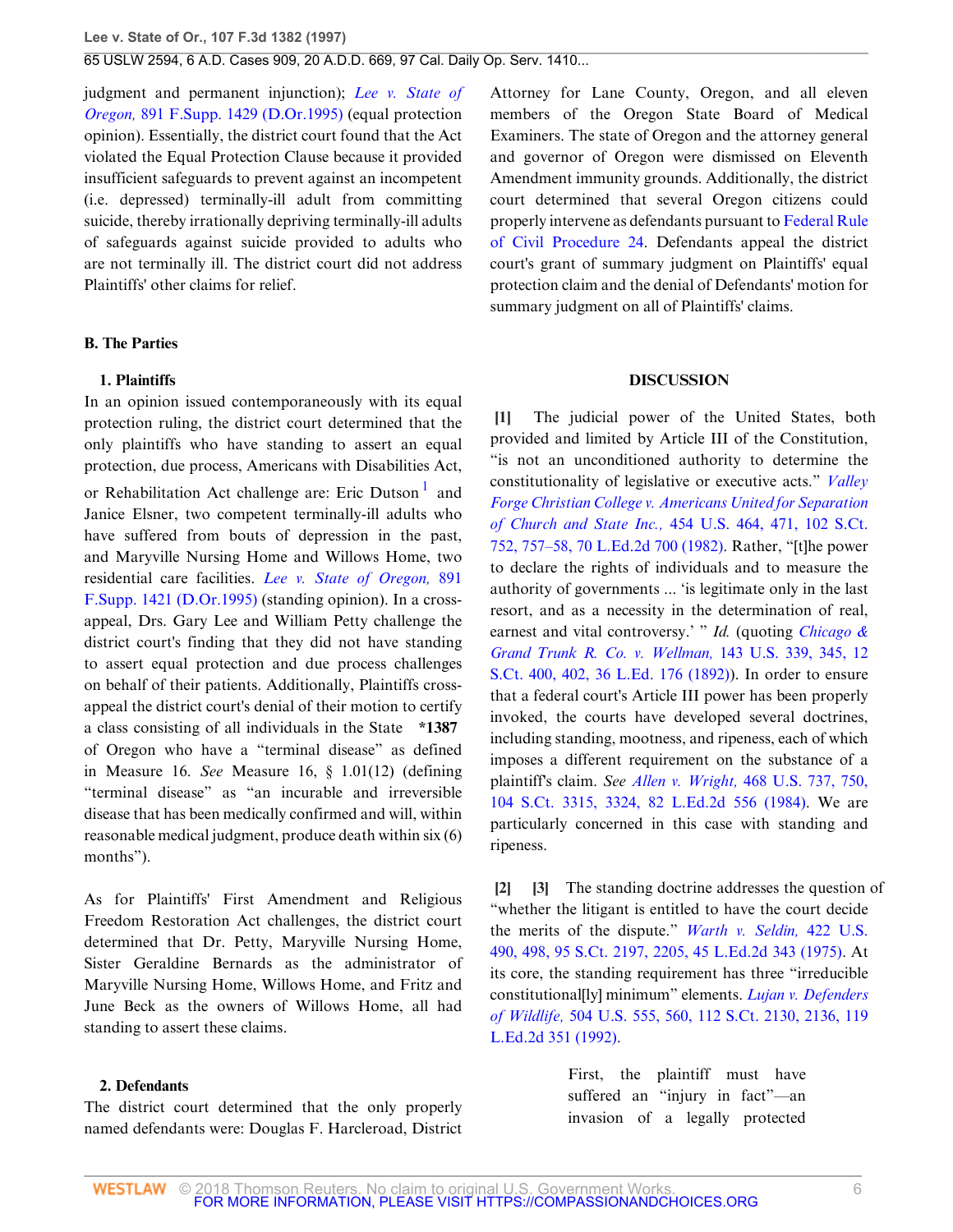interest which is (a) concrete and particularized, and (b) actual or imminent, not conjectural or hypothetical. Second, there must be a causal connection between the injury and the conduct complained of—the injury has to be fairly traceable to the challenged action of the defendant, and not the result of the independent action of some third party not before the court. Third, it must be likely, as opposed to merely speculative, that the injury will be redressed by a favorable decision.

*Id.* [at 560–61, 112 S.Ct. at 2136](http://www.westlaw.com/Link/Document/FullText?findType=Y&serNum=1992106162&pubNum=708&originatingDoc=I76af26ec941311d9bdd1cfdd544ca3a4&refType=RP&fi=co_pp_sp_708_2136&originationContext=document&vr=3.0&rs=cblt1.0&transitionType=DocumentItem&contextData=(sc.Search)#co_pp_sp_708_2136) (citations, internal quotations and footnote omitted).

<span id="page-6-3"></span><span id="page-6-2"></span><span id="page-6-1"></span><span id="page-6-0"></span>**[\[4](#page-1-3)] [\[5](#page-1-4)] [\[6](#page-1-5)] [\[7](#page-1-6)]** While standing is primarily concerned life-ending medication, *see* Measure 16, §§ 2.02, 3.06; with *who* is a proper party to litigate a particular matter, ripeness addresses *when* that litigation may occur. *See* Erwin Chemerinsky, *Federal Jurisdiction* § 2.4, at 98–99 (1989). The "basic rationale" of the ripeness doctrine is "to prevent the courts, through avoidance of premature adjudication, from entangling themselves in abstract disagreements." *[Abbott Laboratories v. Gardner,](http://www.westlaw.com/Link/Document/FullText?findType=Y&serNum=1967100001&pubNum=708&originatingDoc=I76af26ec941311d9bdd1cfdd544ca3a4&refType=RP&fi=co_pp_sp_708_1515&originationContext=document&vr=3.0&rs=cblt1.0&transitionType=DocumentItem&contextData=(sc.Search)#co_pp_sp_708_1515)* 387 U.S. [136, 148, 87 S.Ct. 1507, 1515, 18 L.Ed.2d 681 \(1967\)](http://www.westlaw.com/Link/Document/FullText?findType=Y&serNum=1967100001&pubNum=708&originatingDoc=I76af26ec941311d9bdd1cfdd544ca3a4&refType=RP&fi=co_pp_sp_708_1515&originationContext=document&vr=3.0&rs=cblt1.0&transitionType=DocumentItem&contextData=(sc.Search)#co_pp_sp_708_1515). When a party is challenging the validity of a statute or regulation, the ripeness doctrine can be specifically understood **\*1388** "as involving the question of when may a party seek preenforcement review." Chemerinsky, § 2.4 at 100 (emphasis omitted). Whether a claim is ripe depends on "the fitness of the issues for judicial decision and the hardship to the parties of withholding court consideration." *[Abbott Laboratories,](http://www.westlaw.com/Link/Document/FullText?findType=Y&serNum=1967100001&pubNum=708&originatingDoc=I76af26ec941311d9bdd1cfdd544ca3a4&refType=RP&fi=co_pp_sp_708_1515&originationContext=document&vr=3.0&rs=cblt1.0&transitionType=DocumentItem&contextData=(sc.Search)#co_pp_sp_708_1515)* 387 U.S. at 149, 87 [S.Ct. at 1515–16;](http://www.westlaw.com/Link/Document/FullText?findType=Y&serNum=1967100001&pubNum=708&originatingDoc=I76af26ec941311d9bdd1cfdd544ca3a4&refType=RP&fi=co_pp_sp_708_1515&originationContext=document&vr=3.0&rs=cblt1.0&transitionType=DocumentItem&contextData=(sc.Search)#co_pp_sp_708_1515) *see [Freedom to Travel Campaign v.](http://www.westlaw.com/Link/Document/FullText?findType=Y&serNum=1996104040&pubNum=506&originatingDoc=I76af26ec941311d9bdd1cfdd544ca3a4&refType=RP&fi=co_pp_sp_506_1434&originationContext=document&vr=3.0&rs=cblt1.0&transitionType=DocumentItem&contextData=(sc.Search)#co_pp_sp_506_1434) Newcomb,* [82 F.3d 1431, 1434 \(9th Cir.1996\)](http://www.westlaw.com/Link/Document/FullText?findType=Y&serNum=1996104040&pubNum=506&originatingDoc=I76af26ec941311d9bdd1cfdd544ca3a4&refType=RP&fi=co_pp_sp_506_1434&originationContext=document&vr=3.0&rs=cblt1.0&transitionType=DocumentItem&contextData=(sc.Search)#co_pp_sp_506_1434).

<span id="page-6-4"></span>**[\[8](#page-2-0)]** Both standing and ripeness are jurisdictional issues reviewed *de novo. [Wedges/Ledges of California, Inc. v. City](http://www.westlaw.com/Link/Document/FullText?findType=Y&serNum=1994115052&pubNum=506&originatingDoc=I76af26ec941311d9bdd1cfdd544ca3a4&refType=RP&fi=co_pp_sp_506_61&originationContext=document&vr=3.0&rs=cblt1.0&transitionType=DocumentItem&contextData=(sc.Search)#co_pp_sp_506_61) of Phoenix,* [24 F.3d 56, 61 \(9th Cir.1994\)](http://www.westlaw.com/Link/Document/FullText?findType=Y&serNum=1994115052&pubNum=506&originatingDoc=I76af26ec941311d9bdd1cfdd544ca3a4&refType=RP&fi=co_pp_sp_506_61&originationContext=document&vr=3.0&rs=cblt1.0&transitionType=DocumentItem&contextData=(sc.Search)#co_pp_sp_506_61); *[Southern Pac.](http://www.westlaw.com/Link/Document/FullText?findType=Y&serNum=1990178291&pubNum=350&originatingDoc=I76af26ec941311d9bdd1cfdd544ca3a4&refType=RP&fi=co_pp_sp_350_502&originationContext=document&vr=3.0&rs=cblt1.0&transitionType=DocumentItem&contextData=(sc.Search)#co_pp_sp_350_502) [Transp. Co. v. City of Los Angeles,](http://www.westlaw.com/Link/Document/FullText?findType=Y&serNum=1990178291&pubNum=350&originatingDoc=I76af26ec941311d9bdd1cfdd544ca3a4&refType=RP&fi=co_pp_sp_350_502&originationContext=document&vr=3.0&rs=cblt1.0&transitionType=DocumentItem&contextData=(sc.Search)#co_pp_sp_350_502)* 922 F.2d 498, 502 (9th [Cir.1990\),](http://www.westlaw.com/Link/Document/FullText?findType=Y&serNum=1990178291&pubNum=350&originatingDoc=I76af26ec941311d9bdd1cfdd544ca3a4&refType=RP&fi=co_pp_sp_350_502&originationContext=document&vr=3.0&rs=cblt1.0&transitionType=DocumentItem&contextData=(sc.Search)#co_pp_sp_350_502) *cert. denied,* [502 U.S. 943, 112 S.Ct. 382, 116](http://www.westlaw.com/Link/Document/FullText?findType=Y&serNum=1991174063&pubNum=708&originatingDoc=I76af26ec941311d9bdd1cfdd544ca3a4&refType=RP&originationContext=document&vr=3.0&rs=cblt1.0&transitionType=DocumentItem&contextData=(sc.Search)) [L.Ed.2d 333 \(1991\)](http://www.westlaw.com/Link/Document/FullText?findType=Y&serNum=1991174063&pubNum=708&originatingDoc=I76af26ec941311d9bdd1cfdd544ca3a4&refType=RP&originationContext=document&vr=3.0&rs=cblt1.0&transitionType=DocumentItem&contextData=(sc.Search)).

# **A. Equal Protection, Due Process, Americans with Disabilities Act, and Rehabilitation Act Claims**

<span id="page-6-5"></span>**[\[9](#page-2-1)]** The one remaining individual plaintiff held to have standing to assert Plaintiffs' equal protection, due process,

Americans with Disabilities Act, and Rehabilitation Act claims is Janice Elsner. She has a progressive form of [muscular dystrophy](http://www.westlaw.com/Link/Document/FullText?entityType=disease&entityId=Ic9d50f64475411db9765f9243f53508a&originationContext=document&transitionType=DocumentItem&contextData=(sc.Default)&vr=3.0&rs=cblt1.0) and has already lived longer than doctors expected. Although she has not been given a prognosis of less than six months to live, for purposes of analysis we will assume that she has a terminal disease within the meaning of Measure 16. In the past, Elsner has suffered [clinical depression](http://www.westlaw.com/Link/Document/FullText?entityType=disease&entityId=I777c68ab995711de9b8c850332338889&originationContext=document&transitionType=DocumentItem&contextData=(sc.Default)&vr=3.0&rs=cblt1.0) that resulted in ambivalence about whether she wanted to continue living. The threatened injury asserted by Elsner is the possibility that, utilizing the procedures established by Measure 16, she will take her own life against her true intent. For this injury to manifest itself, the following chain of events would have to occur: (1) Elsner (a) becomes clinically depressed to the point of being unable to make an informed decision to take her own life, or (b) is unduly influenced by a third party to take her own life; (2) she makes an oral and a written request for (3) her attending and consulting physicians, neither of which are required to be a psychologist or psychiatrist under the Act, both misdiagnose her as being capable of making an informed decision, *see id.* §§ 3.01–3.04; (4) both of the witnesses to her written request will fail to recognize (either intentionally or unintentionally) that she is incapable of making an informed decision or has been subject to undue influence, *see id.* § 2.02; (5) fifteen days after her initial oral request she will still be suffering from severe clinical depression or undue influence and will make a renewed request to end her life, *see id.* § 3.08; (6) immediately prior to writing a prescription for lifeending medication her attending physician will once again misdiagnose her as having made an informed decision, *see id.* § 3.04; and (7) after receiving the life-ending medication she will take her own life against her true wishes.

Despite this chain of speculative contingencies, the district court found the threatened injury to be "actual and imminent" rather than "conjectural or hypothetical." As argued by Plaintiffs–Appellees, standing exists because

> [t]he empirical facts reveal that the risk of harm to terminally ill patients is far from speculative: (1) persons with a terminal disease are at a greatly increased risk for depression; (2) depression carries with it a serious risk of becoming suicidal; and (3) primary care physicians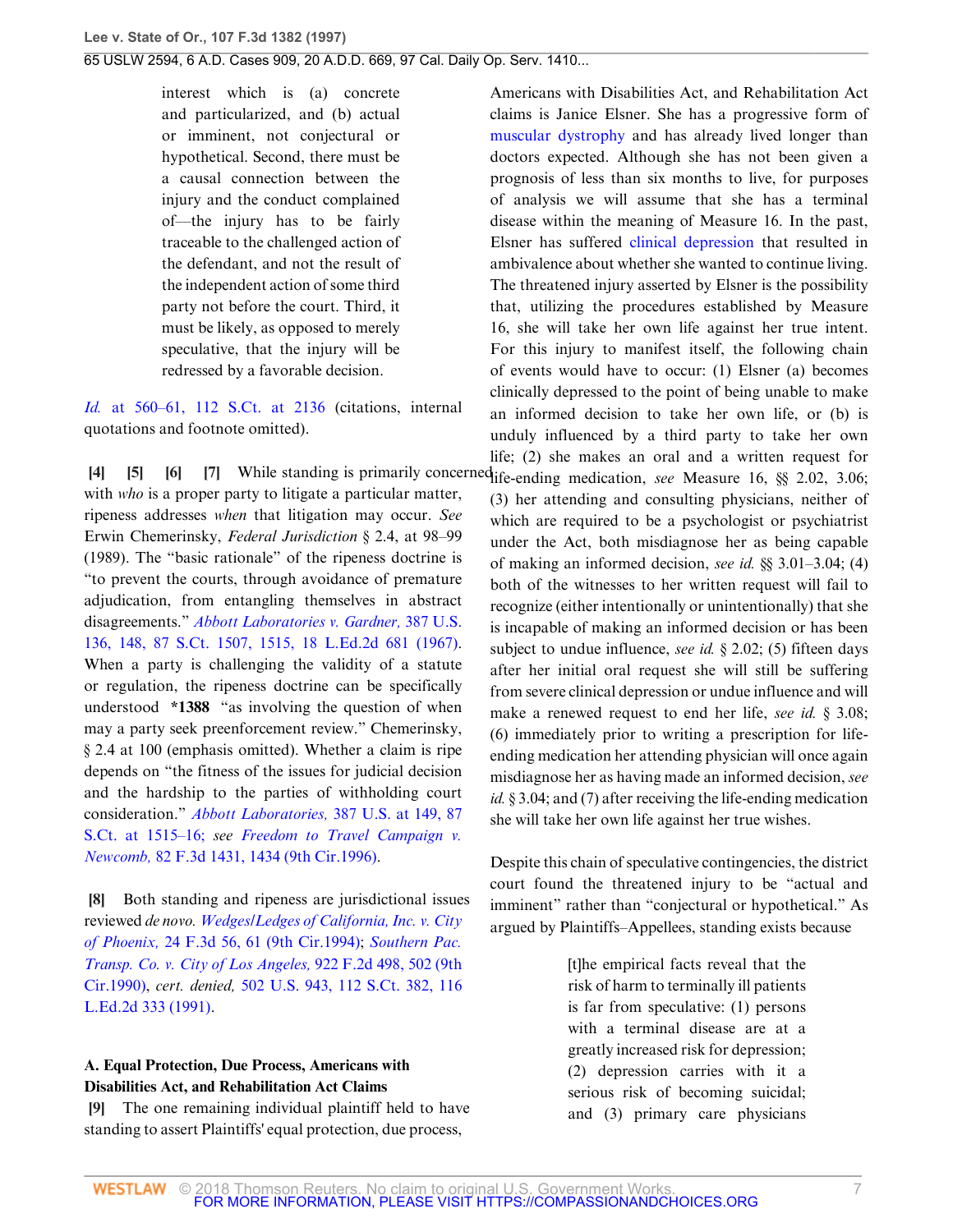regularly miss suicidal depression in their own patients.

Appellees' Brief, at 49.

Even if the record before the district court could support these "empirical facts," they are insufficient to confer standing on Elsner. First, as a matter of quantitative probability, the "facts" only indicate that terminally-ill adults are at a greater risk of depression than those who are not terminally ill, and do not demonstrate that a significant number of terminally-ill adults have depression severe enough to prevent them from making an informed decision. More importantly, we have previously stated that our analysis on this issue "cannot be reduced to considering probability merely in terms of quantitative percentages," *[Nelsen v. King County,](http://www.westlaw.com/Link/Document/FullText?findType=Y&serNum=1990033627&pubNum=350&originatingDoc=I76af26ec941311d9bdd1cfdd544ca3a4&refType=RP&fi=co_pp_sp_350_1250&originationContext=document&vr=3.0&rs=cblt1.0&transitionType=DocumentItem&contextData=(sc.Search)#co_pp_sp_350_1250)* 895 F.2d 1248, 1250 [\(9th Cir.1990\)](http://www.westlaw.com/Link/Document/FullText?findType=Y&serNum=1990033627&pubNum=350&originatingDoc=I76af26ec941311d9bdd1cfdd544ca3a4&refType=RP&fi=co_pp_sp_350_1250&originationContext=document&vr=3.0&rs=cblt1.0&transitionType=DocumentItem&contextData=(sc.Search)#co_pp_sp_350_1250), but must instead focus qualitatively on whether the plaintiff has made "an *individualized* showing that there is 'a very significant possibility' **\*1389** that the future harm will ensue." *Id.* (emphasis added) (quoting *Sample v. Johnson,* [771 F.2d 1335, 1343 \(9th Cir.1985\)\)](http://www.westlaw.com/Link/Document/FullText?findType=Y&serNum=1985146642&pubNum=350&originatingDoc=I76af26ec941311d9bdd1cfdd544ca3a4&refType=RP&fi=co_pp_sp_350_1343&originationContext=document&vr=3.0&rs=cblt1.0&transitionType=DocumentItem&contextData=(sc.Search)#co_pp_sp_350_1343). We are convinced that Elsner has not made such an individualized showing.

Several precedents support our conclusion. In *[City of Los](http://www.westlaw.com/Link/Document/FullText?findType=Y&serNum=1983118235&pubNum=708&originatingDoc=I76af26ec941311d9bdd1cfdd544ca3a4&refType=RP&originationContext=document&vr=3.0&rs=cblt1.0&transitionType=DocumentItem&contextData=(sc.Search)) Angeles v. Lyons,* [461 U.S. 95, 103 S.Ct. 1660, 75 L.Ed.2d](http://www.westlaw.com/Link/Document/FullText?findType=Y&serNum=1983118235&pubNum=708&originatingDoc=I76af26ec941311d9bdd1cfdd544ca3a4&refType=RP&originationContext=document&vr=3.0&rs=cblt1.0&transitionType=DocumentItem&contextData=(sc.Search)) [675 \(1983\)](http://www.westlaw.com/Link/Document/FullText?findType=Y&serNum=1983118235&pubNum=708&originatingDoc=I76af26ec941311d9bdd1cfdd544ca3a4&refType=RP&originationContext=document&vr=3.0&rs=cblt1.0&transitionType=DocumentItem&contextData=(sc.Search)), the Supreme Court considered whether an individual who had been subjected to an unconstitutional chokehold by the Los Angeles police had standing to seek injunctive relief preventing the police from using the chokehold in the future. Despite the allegation that the Los Angeles police routinely applied chokeholds in situations when they were not threatened by the use of deadly force, *id.* [at 105, 103 S.Ct. at 1666–67,](http://www.westlaw.com/Link/Document/FullText?findType=Y&serNum=1983118235&pubNum=708&originatingDoc=I76af26ec941311d9bdd1cfdd544ca3a4&refType=RP&fi=co_pp_sp_708_1666&originationContext=document&vr=3.0&rs=cblt1.0&transitionType=DocumentItem&contextData=(sc.Search)#co_pp_sp_708_1666) and the acknowledgment of a possibility that someone in Los Angeles would be killed by the application of an unconstitutional chokehold, *id.* [at 108, 103 S.Ct. at 1668–](http://www.westlaw.com/Link/Document/FullText?findType=Y&serNum=1983118235&pubNum=708&originatingDoc=I76af26ec941311d9bdd1cfdd544ca3a4&refType=RP&fi=co_pp_sp_708_1668&originationContext=document&vr=3.0&rs=cblt1.0&transitionType=DocumentItem&contextData=(sc.Search)#co_pp_sp_708_1668) [69,](http://www.westlaw.com/Link/Document/FullText?findType=Y&serNum=1983118235&pubNum=708&originatingDoc=I76af26ec941311d9bdd1cfdd544ca3a4&refType=RP&fi=co_pp_sp_708_1668&originationContext=document&vr=3.0&rs=cblt1.0&transitionType=DocumentItem&contextData=(sc.Search)#co_pp_sp_708_1668) the Court found no standing because it was "no more than speculation to assert ... that Lyons *himself* " would again be subject to an unconstitutional chokehold. *Id.* (emphasis added).

Likewise, in *O'Shea v. Littleton,* [414 U.S. 488, 94 S.Ct.](http://www.westlaw.com/Link/Document/FullText?findType=Y&serNum=1974127107&pubNum=708&originatingDoc=I76af26ec941311d9bdd1cfdd544ca3a4&refType=RP&originationContext=document&vr=3.0&rs=cblt1.0&transitionType=DocumentItem&contextData=(sc.Search)) [669, 38 L.Ed.2d 674 \(1974\)](http://www.westlaw.com/Link/Document/FullText?findType=Y&serNum=1974127107&pubNum=708&originatingDoc=I76af26ec941311d9bdd1cfdd544ca3a4&refType=RP&originationContext=document&vr=3.0&rs=cblt1.0&transitionType=DocumentItem&contextData=(sc.Search)), the Court found a lack of standing when the plaintiffs would only be subjected to the alleged discriminatory and otherwise unconstitutional administration of criminal justice within a particular county if they proceeded to violate a law and were charged, held to answer, and tried in the county. The

Court reasoned that "attempting to anticipate whether and when these respondents will be charged with crime and will be made to appear before either petitioner takes us into the area of speculation and conjecture," *id.* [at](http://www.westlaw.com/Link/Document/FullText?findType=Y&serNum=1974127107&pubNum=708&originatingDoc=I76af26ec941311d9bdd1cfdd544ca3a4&refType=RP&fi=co_pp_sp_708_676&originationContext=document&vr=3.0&rs=cblt1.0&transitionType=DocumentItem&contextData=(sc.Search)#co_pp_sp_708_676) [497, 94 S.Ct. at 676,](http://www.westlaw.com/Link/Document/FullText?findType=Y&serNum=1974127107&pubNum=708&originatingDoc=I76af26ec941311d9bdd1cfdd544ca3a4&refType=RP&fi=co_pp_sp_708_676&originationContext=document&vr=3.0&rs=cblt1.0&transitionType=DocumentItem&contextData=(sc.Search)#co_pp_sp_708_676) and held that such speculation and conjecture were insufficient to confer standing.

In our own circuit, we "have repeatedly found a lack of standing where the litigant's claim relies upon a chain of speculative contingencies." *Nelsen,* [895 F.2d at 1252.](http://www.westlaw.com/Link/Document/FullText?findType=Y&serNum=1990033627&pubNum=350&originatingDoc=I76af26ec941311d9bdd1cfdd544ca3a4&refType=RP&fi=co_pp_sp_350_1252&originationContext=document&vr=3.0&rs=cblt1.0&transitionType=DocumentItem&contextData=(sc.Search)#co_pp_sp_350_1252) For example, in *Nelsen,* we held that individuals who had been detained in an alcohol treatment center did not have standing to seek injunctive relief challenging conditions of detention within the center because in order to suffer injury they would have to "remain within [the c]ounty, remain indigent, begin drinking uncontrollably several years after their discharge from the Center ... commit an alcohol-related offense, be prosecuted for that offense, be convicted, be offered the choice to reenter the Center, make that choice, *and* find that the conditions at the Center were the same as they allegedly were [before]." *Id.* at 1252; *see also [Eggar v. City of Livingston,](http://www.westlaw.com/Link/Document/FullText?findType=Y&serNum=1994231252&pubNum=506&originatingDoc=I76af26ec941311d9bdd1cfdd544ca3a4&refType=RP&fi=co_pp_sp_506_317&originationContext=document&vr=3.0&rs=cblt1.0&transitionType=DocumentItem&contextData=(sc.Search)#co_pp_sp_506_317)* 40 F.3d [312, 317 \(9th Cir.1994\)](http://www.westlaw.com/Link/Document/FullText?findType=Y&serNum=1994231252&pubNum=506&originatingDoc=I76af26ec941311d9bdd1cfdd544ca3a4&refType=RP&fi=co_pp_sp_506_317&originationContext=document&vr=3.0&rs=cblt1.0&transitionType=DocumentItem&contextData=(sc.Search)#co_pp_sp_506_317) (claim of standing for injunctive relief against a judge for the unconstitutional denial of the right to counsel held too speculative when the plaintiffs would have to "commit future crimes in the City, be indigent, plead guilty, and be sentenced to jail"), *cert. denied,* [515 U.S. 1136, 115 S.Ct. 2566, 132 L.Ed.2d 818](http://www.westlaw.com/Link/Document/FullText?findType=Y&serNum=1995102098&pubNum=708&originatingDoc=I76af26ec941311d9bdd1cfdd544ca3a4&refType=RP&originationContext=document&vr=3.0&rs=cblt1.0&transitionType=DocumentItem&contextData=(sc.Search)) [\(1995\);](http://www.westlaw.com/Link/Document/FullText?findType=Y&serNum=1995102098&pubNum=708&originatingDoc=I76af26ec941311d9bdd1cfdd544ca3a4&refType=RP&originationContext=document&vr=3.0&rs=cblt1.0&transitionType=DocumentItem&contextData=(sc.Search)) *[Oregon State Police Officers Ass'n v. Peterson,](http://www.westlaw.com/Link/Document/FullText?findType=Y&serNum=1992194814&pubNum=350&originatingDoc=I76af26ec941311d9bdd1cfdd544ca3a4&refType=RP&fi=co_pp_sp_350_778&originationContext=document&vr=3.0&rs=cblt1.0&transitionType=DocumentItem&contextData=(sc.Search)#co_pp_sp_350_778)* 979 [F.2d 776, 778 \(9th Cir.1992\)](http://www.westlaw.com/Link/Document/FullText?findType=Y&serNum=1992194814&pubNum=350&originatingDoc=I76af26ec941311d9bdd1cfdd544ca3a4&refType=RP&fi=co_pp_sp_350_778&originationContext=document&vr=3.0&rs=cblt1.0&transitionType=DocumentItem&contextData=(sc.Search)#co_pp_sp_350_778) (union's claim of standing for injunctive relief against the Supreme Court of Oregon for the unconstitutional denial of attorneys fees in [42](http://www.westlaw.com/Link/Document/FullText?findType=L&pubNum=1000546&cite=42USCAS1983&originatingDoc=I76af26ec941311d9bdd1cfdd544ca3a4&refType=LQ&originationContext=document&vr=3.0&rs=cblt1.0&transitionType=DocumentItem&contextData=(sc.Search)) [U.S.C. § 1983](http://www.westlaw.com/Link/Document/FullText?findType=L&pubNum=1000546&cite=42USCAS1983&originatingDoc=I76af26ec941311d9bdd1cfdd544ca3a4&refType=LQ&originationContext=document&vr=3.0&rs=cblt1.0&transitionType=DocumentItem&contextData=(sc.Search)) cases held too speculative when "a state or local government employer would have to violate both state and federal law; the violation would have to injure a member of the Union; the case would have to be reduced to judgment rather than settled; and the state court would have to rule in the Union's favor on the state issue but not reach the federal question or decide on both state and federal grounds"); *Nelsen,* [895 F.2d at 1253–54](http://www.westlaw.com/Link/Document/FullText?findType=Y&serNum=1990033627&pubNum=350&originatingDoc=I76af26ec941311d9bdd1cfdd544ca3a4&refType=RP&fi=co_pp_sp_350_1253&originationContext=document&vr=3.0&rs=cblt1.0&transitionType=DocumentItem&contextData=(sc.Search)#co_pp_sp_350_1253) (collecting cases). *See generally Nelsen,* [895 F.2d at 1254](http://www.westlaw.com/Link/Document/FullText?findType=Y&serNum=1990033627&pubNum=350&originatingDoc=I76af26ec941311d9bdd1cfdd544ca3a4&refType=RP&fi=co_pp_sp_350_1254&originationContext=document&vr=3.0&rs=cblt1.0&transitionType=DocumentItem&contextData=(sc.Search)#co_pp_sp_350_1254) (concluding that "[i]n those circumstances where we, or the Supreme Court, have found standing to exist for a threat of future harm, it has consistently been determined that some systematic pattern repetition, or relationship exists").

<span id="page-7-0"></span>**[\[10](#page-2-2)]** The district court seemed to base its holding on two rationales—that there was a danger Elsner would only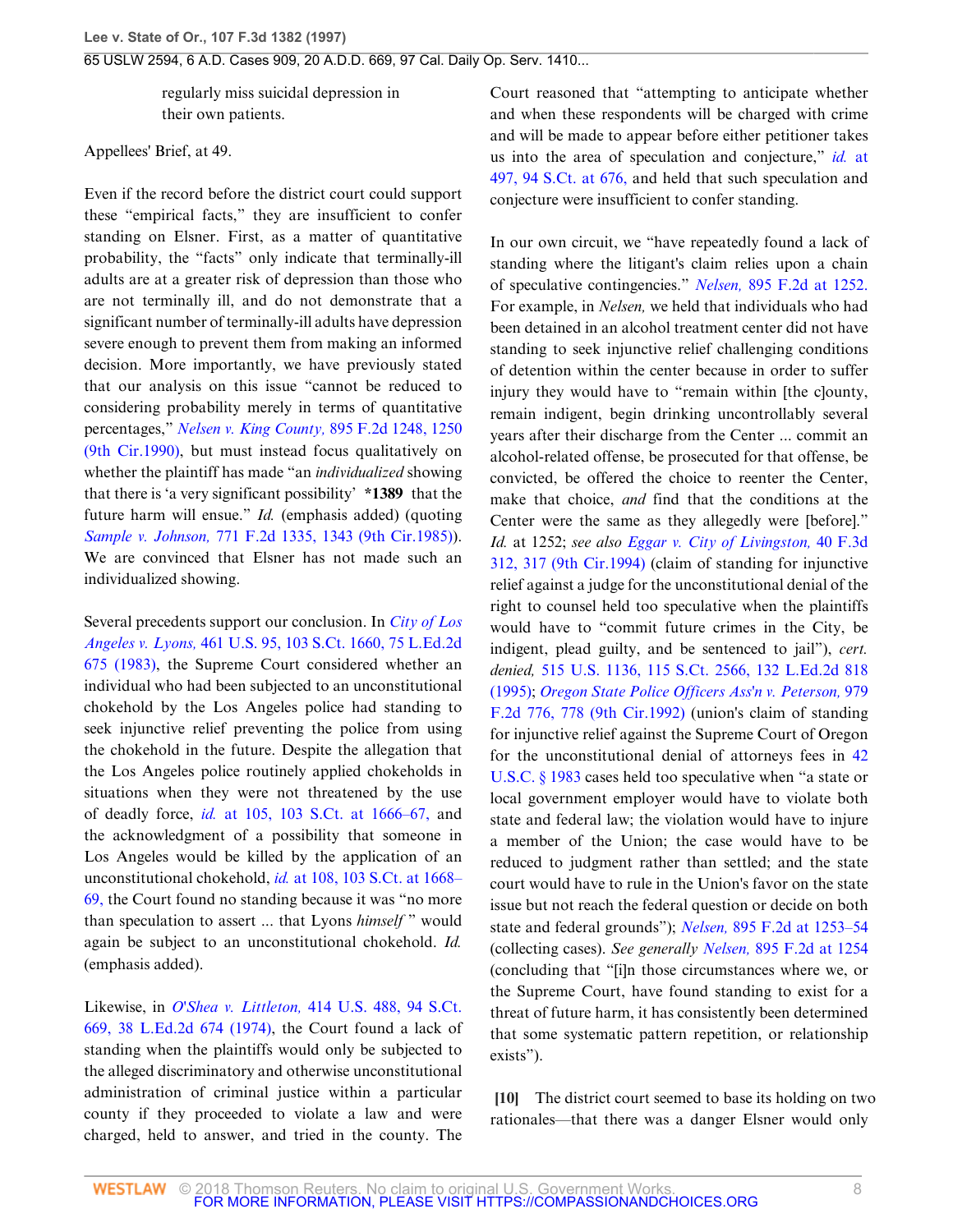have standing after she was dead or close to death, and that if Elsner did not have standing, nobody would. The chance of Elsner dying according to the scenario presented is so speculative, however, that the first rationale is almost as applicable to every individual in the State of Oregon. Just because the asserted injury is the threat of death does not mean **\*1390** that the plaintiff is relieved from the requirement of asserting some significant possibility of injury. *See Lyons,* [461 U.S. at 108, 103 S.Ct. at 1668–](http://www.westlaw.com/Link/Document/FullText?findType=Y&serNum=1983118235&pubNum=708&originatingDoc=I76af26ec941311d9bdd1cfdd544ca3a4&refType=RP&fi=co_pp_sp_708_1668&originationContext=document&vr=3.0&rs=cblt1.0&transitionType=DocumentItem&contextData=(sc.Search)#co_pp_sp_708_1668) [69](http://www.westlaw.com/Link/Document/FullText?findType=Y&serNum=1983118235&pubNum=708&originatingDoc=I76af26ec941311d9bdd1cfdd544ca3a4&refType=RP&fi=co_pp_sp_708_1668&originationContext=document&vr=3.0&rs=cblt1.0&transitionType=DocumentItem&contextData=(sc.Search)#co_pp_sp_708_1668) (acknowledging that someone in the future may be killed by the unconstitutional application of a chokehold, but finding no standing because it was only speculation that the plaintiff would). As for the second rationale, the Supreme Court has held that "[t]he assumption that if respondents have no standing to sue, no one would have standing, is not a reason to find standing." *[Valley](http://www.westlaw.com/Link/Document/FullText?findType=Y&serNum=1982102020&pubNum=708&originatingDoc=I76af26ec941311d9bdd1cfdd544ca3a4&refType=RP&fi=co_pp_sp_708_767&originationContext=document&vr=3.0&rs=cblt1.0&transitionType=DocumentItem&contextData=(sc.Search)#co_pp_sp_708_767) Forge Christian College,* [454 U.S. at 489, 102 S.Ct. at 767](http://www.westlaw.com/Link/Document/FullText?findType=Y&serNum=1982102020&pubNum=708&originatingDoc=I76af26ec941311d9bdd1cfdd544ca3a4&refType=RP&fi=co_pp_sp_708_767&originationContext=document&vr=3.0&rs=cblt1.0&transitionType=DocumentItem&contextData=(sc.Search)#co_pp_sp_708_767) (quoting *[Schlesinger v. Reservists Committee to Stop the](http://www.westlaw.com/Link/Document/FullText?findType=Y&serNum=1974127245&pubNum=708&originatingDoc=I76af26ec941311d9bdd1cfdd544ca3a4&refType=RP&fi=co_pp_sp_708_2935&originationContext=document&vr=3.0&rs=cblt1.0&transitionType=DocumentItem&contextData=(sc.Search)#co_pp_sp_708_2935) War,* [418 U.S. 208, 227, 94 S.Ct. 2925, 2935, 41 L.Ed.2d](http://www.westlaw.com/Link/Document/FullText?findType=Y&serNum=1974127245&pubNum=708&originatingDoc=I76af26ec941311d9bdd1cfdd544ca3a4&refType=RP&fi=co_pp_sp_708_2935&originationContext=document&vr=3.0&rs=cblt1.0&transitionType=DocumentItem&contextData=(sc.Search)#co_pp_sp_708_2935) [706 \(1974\)](http://www.westlaw.com/Link/Document/FullText?findType=Y&serNum=1974127245&pubNum=708&originatingDoc=I76af26ec941311d9bdd1cfdd544ca3a4&refType=RP&fi=co_pp_sp_708_2935&originationContext=document&vr=3.0&rs=cblt1.0&transitionType=DocumentItem&contextData=(sc.Search)#co_pp_sp_708_2935)).

<span id="page-8-0"></span>**[\[11](#page-2-3)]** Nor would our analysis change if the named residential care facilities and doctors could assert these claims on behalf of their patients. *See [Powers v. Ohio,](http://www.westlaw.com/Link/Document/FullText?findType=Y&serNum=1991062987&pubNum=708&originatingDoc=I76af26ec941311d9bdd1cfdd544ca3a4&refType=RP&fi=co_pp_sp_708_1370&originationContext=document&vr=3.0&rs=cblt1.0&transitionType=DocumentItem&contextData=(sc.Search)#co_pp_sp_708_1370)* [499 U.S. 400, 411, 111 S.Ct. 1364, 1370–71, 113 L.Ed.2d](http://www.westlaw.com/Link/Document/FullText?findType=Y&serNum=1991062987&pubNum=708&originatingDoc=I76af26ec941311d9bdd1cfdd544ca3a4&refType=RP&fi=co_pp_sp_708_1370&originationContext=document&vr=3.0&rs=cblt1.0&transitionType=DocumentItem&contextData=(sc.Search)#co_pp_sp_708_1370) [411 \(1991\)](http://www.westlaw.com/Link/Document/FullText?findType=Y&serNum=1991062987&pubNum=708&originatingDoc=I76af26ec941311d9bdd1cfdd544ca3a4&refType=RP&fi=co_pp_sp_708_1370&originationContext=document&vr=3.0&rs=cblt1.0&transitionType=DocumentItem&contextData=(sc.Search)#co_pp_sp_708_1370) (holding that a litigant may bring an action on behalf of a third party so long as: (1) the litigant has suffered an "injury in fact"; (2) the litigant has a close relation to the third party; and (3) there is some hindrance to the third party's ability to protect his or her own interests). At best, the doctors and residential care facilities would be asserting the interests of unnamed patients who are no closer to suffering the asserted injury than Elsner.<sup>[2](#page-14-2)</sup> Because these unnamed patients would not have standing to assert their own interests, their doctors and care-givers cannot have standing to assert interests on their behalf.

<span id="page-8-7"></span><span id="page-8-3"></span><span id="page-8-2"></span><span id="page-8-1"></span>**[\[12](#page-2-4)] [\[13](#page-3-0)] [\[14](#page-3-1)]** Lastly, the fact that Plaintiffs filed their complaint as a class action is of no moment. Standing "is a jurisdictional element that must be satisfied prior to class certification." *Nelsen,* [895 F.2d at 1249–50](http://www.westlaw.com/Link/Document/FullText?findType=Y&serNum=1990033627&pubNum=350&originatingDoc=I76af26ec941311d9bdd1cfdd544ca3a4&refType=RP&fi=co_pp_sp_350_1249&originationContext=document&vr=3.0&rs=cblt1.0&transitionType=DocumentItem&contextData=(sc.Search)#co_pp_sp_350_1249) (quoting *LaDuke v. Nelson,* [762 F.2d 1318, 1325 \(9th Cir.1985\)\)](http://www.westlaw.com/Link/Document/FullText?findType=Y&serNum=1985129129&pubNum=350&originatingDoc=I76af26ec941311d9bdd1cfdd544ca3a4&refType=RP&fi=co_pp_sp_350_1325&originationContext=document&vr=3.0&rs=cblt1.0&transitionType=DocumentItem&contextData=(sc.Search)#co_pp_sp_350_1325). "If the litigant fails to establish standing, he may not 'seek relief on behalf of himself or any other member of the class.' " *Id.* [at 1250](http://www.westlaw.com/Link/Document/FullText?findType=Y&serNum=1990033627&originatingDoc=I76af26ec941311d9bdd1cfdd544ca3a4&refType=RP&originationContext=document&vr=3.0&rs=cblt1.0&transitionType=DocumentItem&contextData=(sc.Search)) (quoting *O'Shea,* [414 U.S. at 494, 94](http://www.westlaw.com/Link/Document/FullText?findType=Y&serNum=1974127107&pubNum=708&originatingDoc=I76af26ec941311d9bdd1cfdd544ca3a4&refType=RP&fi=co_pp_sp_708_675&originationContext=document&vr=3.0&rs=cblt1.0&transitionType=DocumentItem&contextData=(sc.Search)#co_pp_sp_708_675) [S.Ct. at 675\).](http://www.westlaw.com/Link/Document/FullText?findType=Y&serNum=1974127107&pubNum=708&originatingDoc=I76af26ec941311d9bdd1cfdd544ca3a4&refType=RP&fi=co_pp_sp_708_675&originationContext=document&vr=3.0&rs=cblt1.0&transitionType=DocumentItem&contextData=(sc.Search)#co_pp_sp_708_675)

<span id="page-8-8"></span><span id="page-8-4"></span>**[\[15](#page-3-2)]** None of the Plaintiffs can assert an "injury in fact" resulting from the alleged equal protection, due process, Americans with Disabilities Act, or Rehabilitation Act violations. While we also doubt that Plaintiffs have met the other two constitutional requirements for standing that there is a causal connection between the injury and the conduct complained of  $3$  and that the injury will be redressed by a favorable decision  $4$ —we need not address these concerns. The failure to assert an "injury in fact" requires the dismissal of these claims. [5](#page-15-2)

#### <span id="page-8-10"></span><span id="page-8-9"></span><span id="page-8-5"></span>**\*1391 B. First Amendment and RFRA Claims**

**[\[16](#page-3-3)]** The district court found that Dr. William Petty, Maryville Nursing Home, Sister Geraldine Bernards as Maryville Nursing Home's administrator, Willows Home, and Fritz and June Beck as the owners of Willows Home all had standing to assert that they will be forced to carry out certain actions under Measure 16 in violation of their rights under the First Amendment and the Religious Freedom Restoration Act. These plaintiffs assert two different types of injuries: First, all five of these plaintiffs assert that Measure 16 will force them to participate in the prescription of life-ending medication, either by being required to transfer the medical records of a patient who is seeking life-ending medication to another physician (Measure 16,  $\S$  4.01(4)), by being required to advise a patient of the option of Measure 16's procedures (*id.* § 3.01(2)), or (in the case of the residential care facilities) by being required to appoint a witness to a patient's written request for life-ending medication (*id.* § 2.02(4)). <sup>[6](#page-15-3)</sup> Second, the residential care facilities and their administrators assert that Measure 16 will prevent them from excluding physicians who wish to prescribe life-ending medication to the facilities' residents. *See id.* § 4.01(2). These asserted injuries are appropriately analyzed separately.

### <span id="page-8-11"></span>**1. Alleged Forced Participation**

Plaintiffs assert that Measure 16 violates their First Amendment and RFRA rights by forcing them to participate in a patient's suicide in three separate ways. Assuming (without deciding) that Measure 16 does in fact require them to perform the asserted acts, their claim suffers from both standing and ripeness defects.

<span id="page-8-6"></span>**[\[17](#page-3-4)]** Plaintiffs lack standing to bring this claim because Measure 16 does not provide for any penalty, criminal or otherwise, for a violation of the challenged provisions. *See*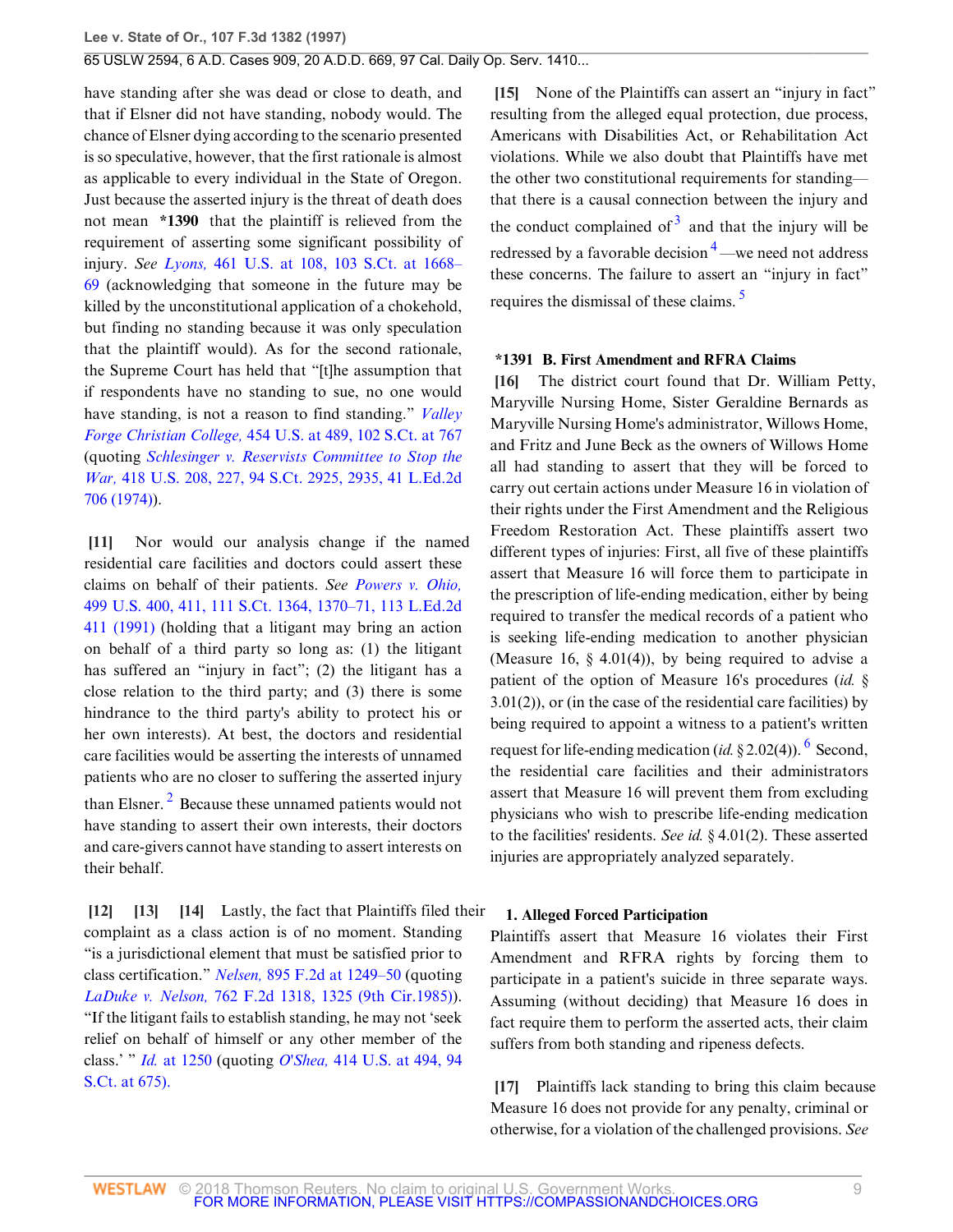Measure 16 § 4.02 (providing criminal penalties only for forging a request and coercing a patient to make a request for life-ending medication). Thus, while an asserted injury would probably be sufficiently "imminent" for purposes of standing, *see [Babbitt v. United Farm Workers National](http://www.westlaw.com/Link/Document/FullText?findType=Y&serNum=1979135135&pubNum=708&originatingDoc=I76af26ec941311d9bdd1cfdd544ca3a4&refType=RP&fi=co_pp_sp_708_2308&originationContext=document&vr=3.0&rs=cblt1.0&transitionType=DocumentItem&contextData=(sc.Search)#co_pp_sp_708_2308) Union,* [442 U.S. 289, 298–99, 99 S.Ct. 2301, 2308–09,](http://www.westlaw.com/Link/Document/FullText?findType=Y&serNum=1979135135&pubNum=708&originatingDoc=I76af26ec941311d9bdd1cfdd544ca3a4&refType=RP&fi=co_pp_sp_708_2308&originationContext=document&vr=3.0&rs=cblt1.0&transitionType=DocumentItem&contextData=(sc.Search)#co_pp_sp_708_2308) [60 L.Ed.2d 895 \(1979\)](http://www.westlaw.com/Link/Document/FullText?findType=Y&serNum=1979135135&pubNum=708&originatingDoc=I76af26ec941311d9bdd1cfdd544ca3a4&refType=RP&fi=co_pp_sp_708_2308&originationContext=document&vr=3.0&rs=cblt1.0&transitionType=DocumentItem&contextData=(sc.Search)#co_pp_sp_708_2308) (holding that a plaintiff does not have to risk arrest or prosecution in order to have standing to challenge the constitutionality of a criminal statute), Plaintiffs have failed to allege a "concrete and particularized" injury in the first instance. *See [Lujan,](http://www.westlaw.com/Link/Document/FullText?findType=Y&serNum=1992106162&pubNum=708&originatingDoc=I76af26ec941311d9bdd1cfdd544ca3a4&refType=RP&fi=co_pp_sp_708_2136&originationContext=document&vr=3.0&rs=cblt1.0&transitionType=DocumentItem&contextData=(sc.Search)#co_pp_sp_708_2136)* 504 [U.S. at 560, 112 S.Ct. at 2136](http://www.westlaw.com/Link/Document/FullText?findType=Y&serNum=1992106162&pubNum=708&originatingDoc=I76af26ec941311d9bdd1cfdd544ca3a4&refType=RP&fi=co_pp_sp_708_2136&originationContext=document&vr=3.0&rs=cblt1.0&transitionType=DocumentItem&contextData=(sc.Search)#co_pp_sp_708_2136) (stating that injury must be "concrete and particularized" *and* "actual or imminent"). Without such an injury, Plaintiffs lack standing.

<span id="page-9-0"></span>**[\[18](#page-3-5)]** For the same reason, this claim is not ripe. While the issues may be fit for judicial consideration because they are predominately legal ones that do not depend on a particular factual context, *see [Newcomb,](http://www.westlaw.com/Link/Document/FullText?findType=Y&serNum=1996104040&pubNum=506&originatingDoc=I76af26ec941311d9bdd1cfdd544ca3a4&refType=RP&fi=co_pp_sp_506_1434&originationContext=document&vr=3.0&rs=cblt1.0&transitionType=DocumentItem&contextData=(sc.Search)#co_pp_sp_506_1434)* 82 F.3d [at 1434](http://www.westlaw.com/Link/Document/FullText?findType=Y&serNum=1996104040&pubNum=506&originatingDoc=I76af26ec941311d9bdd1cfdd544ca3a4&refType=RP&fi=co_pp_sp_506_1434&originationContext=document&vr=3.0&rs=cblt1.0&transitionType=DocumentItem&contextData=(sc.Search)#co_pp_sp_506_1434) (stating that "[l]egal questions that require little factual development are more likely to be ripe"), this claim is not ripe because Plaintiffs have not identified any hardship that would befall them if their claims were not considered at this time. *See [Toilet Goods Ass'n v. Gardner,](http://www.westlaw.com/Link/Document/FullText?findType=Y&serNum=1967106042&pubNum=708&originatingDoc=I76af26ec941311d9bdd1cfdd544ca3a4&refType=RP&fi=co_pp_sp_708_1525&originationContext=document&vr=3.0&rs=cblt1.0&transitionType=DocumentItem&contextData=(sc.Search)#co_pp_sp_708_1525)* [387 U.S. 158, 165, 87 S.Ct. 1520, 1525, 18 L.Ed.2d 697](http://www.westlaw.com/Link/Document/FullText?findType=Y&serNum=1967106042&pubNum=708&originatingDoc=I76af26ec941311d9bdd1cfdd544ca3a4&refType=RP&fi=co_pp_sp_708_1525&originationContext=document&vr=3.0&rs=cblt1.0&transitionType=DocumentItem&contextData=(sc.Search)#co_pp_sp_708_1525) [\(1967\)](http://www.westlaw.com/Link/Document/FullText?findType=Y&serNum=1967106042&pubNum=708&originatingDoc=I76af26ec941311d9bdd1cfdd544ca3a4&refType=RP&fi=co_pp_sp_708_1525&originationContext=document&vr=3.0&rs=cblt1.0&transitionType=DocumentItem&contextData=(sc.Search)#co_pp_sp_708_1525) (dismissing claim on ripeness grounds because noncompliance with the challenged **\*1392** regulation "would at most lead only to a suspension of certification services to the particular party, a determination that can then be promptly challenged through an administrative procedure, which in turn is reviewable by a court") (footnote omitted). Noncompliance with the allegedly offending provisions of Measure 16 would lead, at worst, to a civil enforcement action, at which time the plaintiff doctors and health care organizations could more appropriately challenge the provisions' validity.

# **2. Alleged Forced Association With Those Who Do Participate**

<span id="page-9-1"></span>**[\[19](#page-4-0)]** The residential care facilities and their administrators also assert that Measure 16 will prevent them from excluding physicians who wish to prescribe lifeending medication to the facilities' residents, in violation of their rights to freedom of association and freedom of religion. Because these plaintiffs have not alleged that there are in fact any doctors at their facilities who will participate in Measure 16's procedures, there is no "injury in fact" upon which to base standing.

# **CONCLUSION**

The federal courts do not have Article III jurisdiction over Plaintiffs' claims. Accordingly, we vacate the judgment of the district court and remand with instructions to dismiss Plaintiffs' complaint for lack of jurisdiction.

## VACATED AND REMANDED.

# **APPENDIX**

## **THE OREGON DEATH WITH DIGNITY ACT**

# **[SECTION 1](http://www.westlaw.com/Link/Document/FullText?findType=L&pubNum=1000546&cite=USCOARTIIIS1&originatingDoc=I76af26ec941311d9bdd1cfdd544ca3a4&refType=LQ&originationContext=document&vr=3.0&rs=cblt1.0&transitionType=DocumentItem&contextData=(sc.Search))**

## **GENERAL PROVISIONS**

## **§ 1.01 DEFINITIONS**

The following words and phrases, whenever used in this Act, shall have the following meanings:

(1) "Adult" means an individual who is 18 years of age or older.

(2) "Attending physician" means the physician who has primary responsibility for the care of the patient and treatment of the patient's terminal disease.

(3) "Consulting physician" means a physician who is qualified by specialty or experience to make a professional diagnosis and prognosis regarding the patient's disease.

(4) "Counseling" means a consultation between a state licensed psychiatrist or psychologist and a patient for the purpose of determining whether the patient is suffering from a psychiatric or psychological disorder, or depression causing impaired judgment.

(5) "Health care provider" means a person licensed, certified, or otherwise authorized or permitted by the law of this State to administer health care in the ordinary course of business or practice of a profession, and includes a health care facility.

(6) "Incapable" means that in the opinion of a court or in the opinion of the patient's attending physician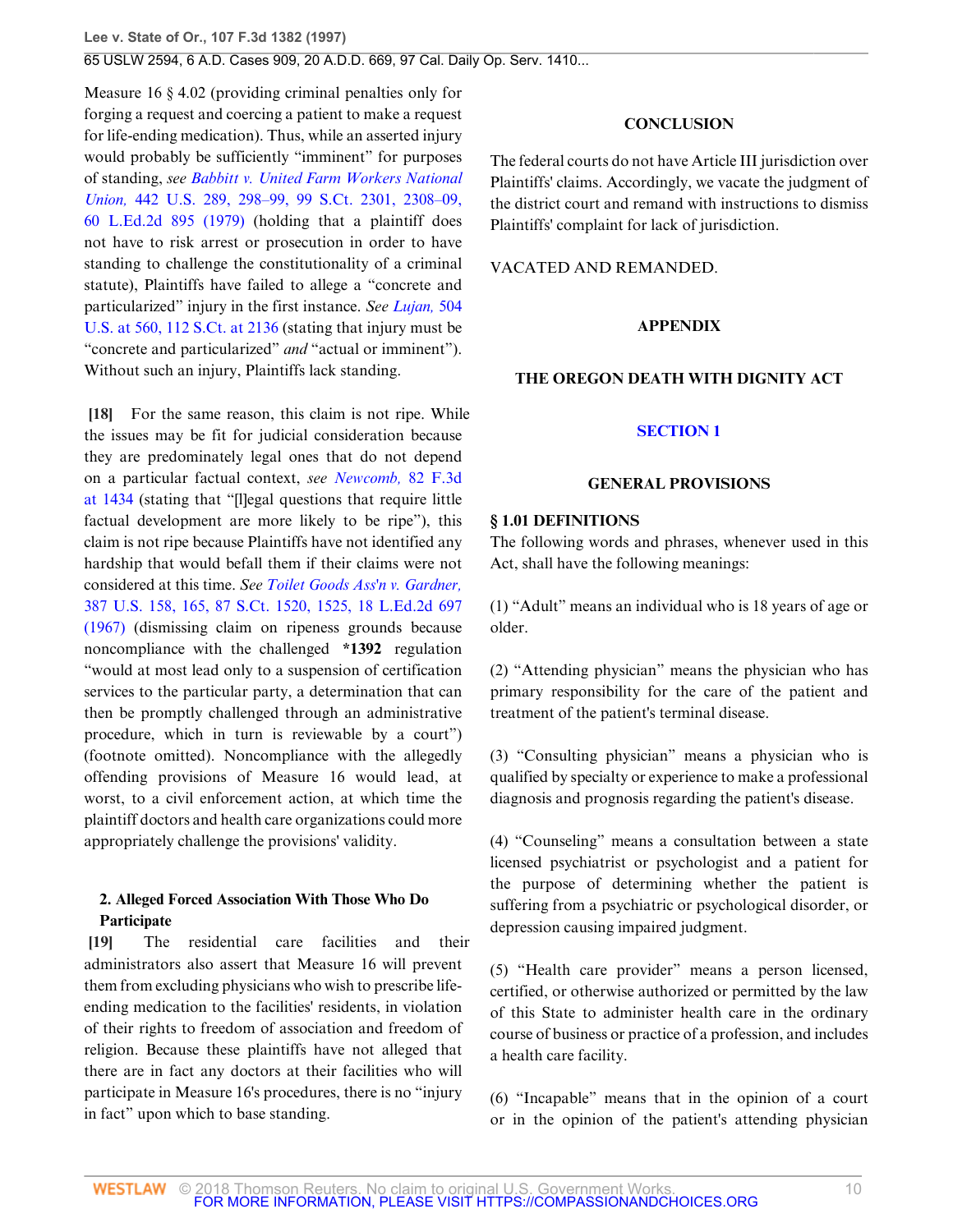**Lee v. State of Or., 107 F.3d 1382 (1997)**

## 65 USLW 2594, 6 A.D. Cases 909, 20 A.D.D. 669, 97 Cal. Daily Op. Serv. 1410...

or consulting physician, a patient lacks the ability to make and communicate health care decisions to health care providers, including communication through persons familiar with the patient's manner of communicating if those persons are available. Capable means not incapable.

(7) "Informed decision" means a decision by a qualified patient, to request and obtain a prescription to end his or her life in a humane and dignified manner, that is based on an appreciation of the relevant facts and after being fully informed by the attending physician of:

(a) his or her medical diagnosis;

(b) his or her prognosis;

(c) the potential risks associated with taking the medication to be prescribed;

(d) the probable result of taking the medication to be prescribed;

(e) the feasible alternatives, including, but not limited to, comfort care, hospice care and pain control.

(8) "Medically confirmed" means the medical opinion of the attending physician has been confirmed by a consulting physician who has examined the patient and the patient's relevant medical records.

**\*1393** (9) "Patient" means a person who is under the care of a physician.

(10) "Physician" means a doctor of medicine or osteopathy licensed to practice medicine by the Board of Medical Examiners for the State of Oregon.

(11) "Qualified patient" means a capable adult who is a resident of Oregon and has satisfied the requirements of this Act in order to obtain a prescription for medication to end his or her life in a humane and dignified manner.

(12) "Terminal disease" means an incurable and irreversible disease that has been medically confirmed and will, within reasonable medical judgment, produce death within six  $(6)$  months.

## **SECTION 2**

# **WRITTEN REQUEST FOR MEDICATION TO END ONE'S LIFE IN A HUMANE AND DIGNIFIED MANNER**

# **§ 2.01 WHO MAY INITIATE A WRITTEN REQUEST FOR MEDICATION**

An adult who is capable, is a resident of Oregon, and has been determined by the attending physician and consulting physician to be suffering from a terminal disease, and who has voluntarily expressed his or her wish to die, may make a written request for medication for the purpose of ending his or her life in a humane and dignified manner in accordance with this Act.

## **§ 2.02 FORM OF THE WRITTEN REQUEST**

(1) A valid request for medication under this Act shall be in substantially the form described in Section 6 of this Act, signed and dated by the patient and witnessed by at least two individuals who, in the presence of the patient, attest that to the best of their knowledge and belief the patient is capable, acting voluntarily, and is not being coerced to sign the request.

(2) One of the witnesses shall be a person who is not:

(a) A relative of the patient by blood, marriage or adoption;

(b) A person who at the time the request is signed would be entitled to any portion of the estate of the qualified patient upon death under any will or by operation of law; or

(c) An owner, operator or employee of a health care facility where the qualified patient is receiving medical treatment or is a resident.

(3) The patient's attending physician at the time the request is signed shall not be a witness.

(4) If the patient is a patient in a long term care facility at the time the written request is made, one of the witnesses shall be an individual designated by the facility and having the qualifications specified by the Department of Human Resources by rule.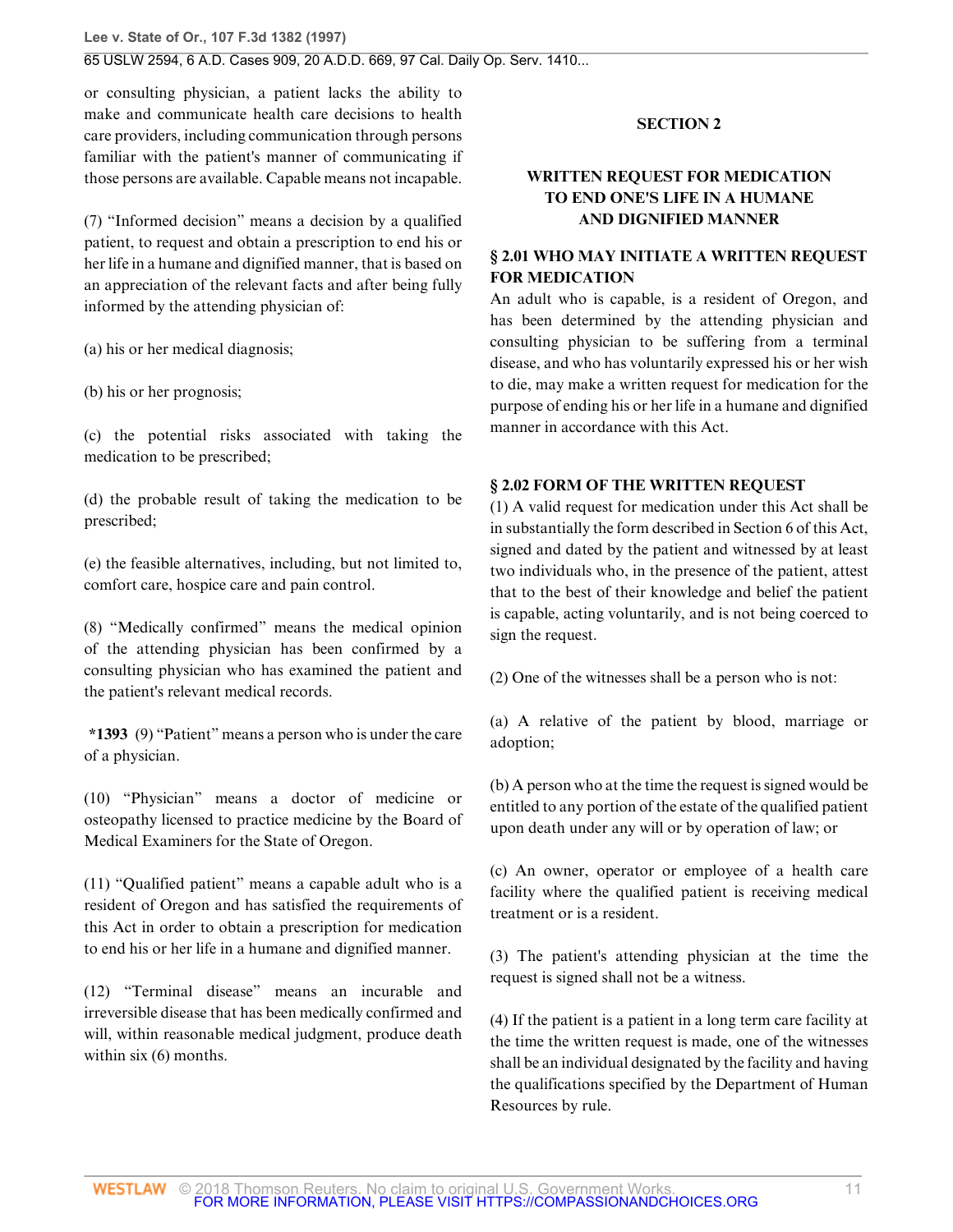# **SECTION 3**

### **SAFEGUARDS**

# **§ 3.01 ATTENDING PHYSICIAN RESPONSIBILITIES**

The attending physician shall:

(1) Make the initial determination of whether a patient has a terminal disease, is capable, and has made the request voluntarily;

(2) Inform the patient of:

(a) his or her medical diagnosis;

(b) his or her prognosis;

(c) the potential risks associated with taking the medication to be prescribed;

(d) the probable result of taking the medication to be prescribed;

(e) the feasible alternatives, including, but not limited to, comfort care, hospice care and pain control.

(3) Refer the patient to a consulting physician for medical confirmation of the diagnosis, and for a determination that the patient is capable and acting voluntarily;

(4) Refer the patient for counseling if appropriate pursuant to Section 3.03;

(5) Request that the patient notify next of kin;

(6) Inform the patient that he or she has an opportunity to rescind the request at any **\*1394** time and in any manner, and offer the patient an opportunity to rescind at the end of the 15 day waiting period pursuant to Section 3.06;

(7) Verify, immediately prior to writing the prescription for medication under this Act, that the patient is making an informed decision:

(8) Fulfill the medical record documentation requirements of Section 3.09;

(9) Ensure that all appropriate steps are carried out in accordance with this Act prior to writing a prescription for medication to enable a qualified patient to end his or her life in a humane and dignified manner.

# **§ 3.02 CONSULTING PHYSICIAN CONFIRMATION**

Before a patient is qualified under this Act, a consulting physician shall examine the patient and his or her relevant medical records and confirm, in writing, the attending physician's diagnosis that the patient is suffering from a terminal disease, and verify that the patient is capable, is acting voluntarily and has made an informed decision.

## **§ 3.03 COUNSELING REFERRAL**

If in the opinion of the attending physician or the consulting physician a patient may be suffering from a psychiatric or psychological disorder, or depression causing impaired judgment, either physician shall refer the patient for counseling. No medication to end a patient's life in a humane and dignified manner shall be prescribed until the person performing the counseling determines that the patient is not suffering from a psychiatric or psychological disorder, or depression causing impaired judgment.

## **§ 3.04 INFORMED DECISION**

No person shall receive a prescription for medication to end his or her life in a humane and dignified manner unless he or she has made an informed decision as defined in Section 1.01(7). Immediately prior to writing a prescription for medication under this Act, the attending physician shall verify that the patient is making an informed decision.

## **§ 3.05 FAMILY NOTIFICATION**

The attending physician shall ask the patient to notify next of kin of his or her request for medication pursuant to this Act. A patient who declines or is unable to notify next of kin shall not have his or her request denied for that reason.

## **§ 3.06 WRITTEN AND ORAL REQUESTS**

In order to receive a prescription for medication to end his or her life in a humane and dignified manner, a qualified patient shall have made an oral request and a written request, and reiterate the oral request to his or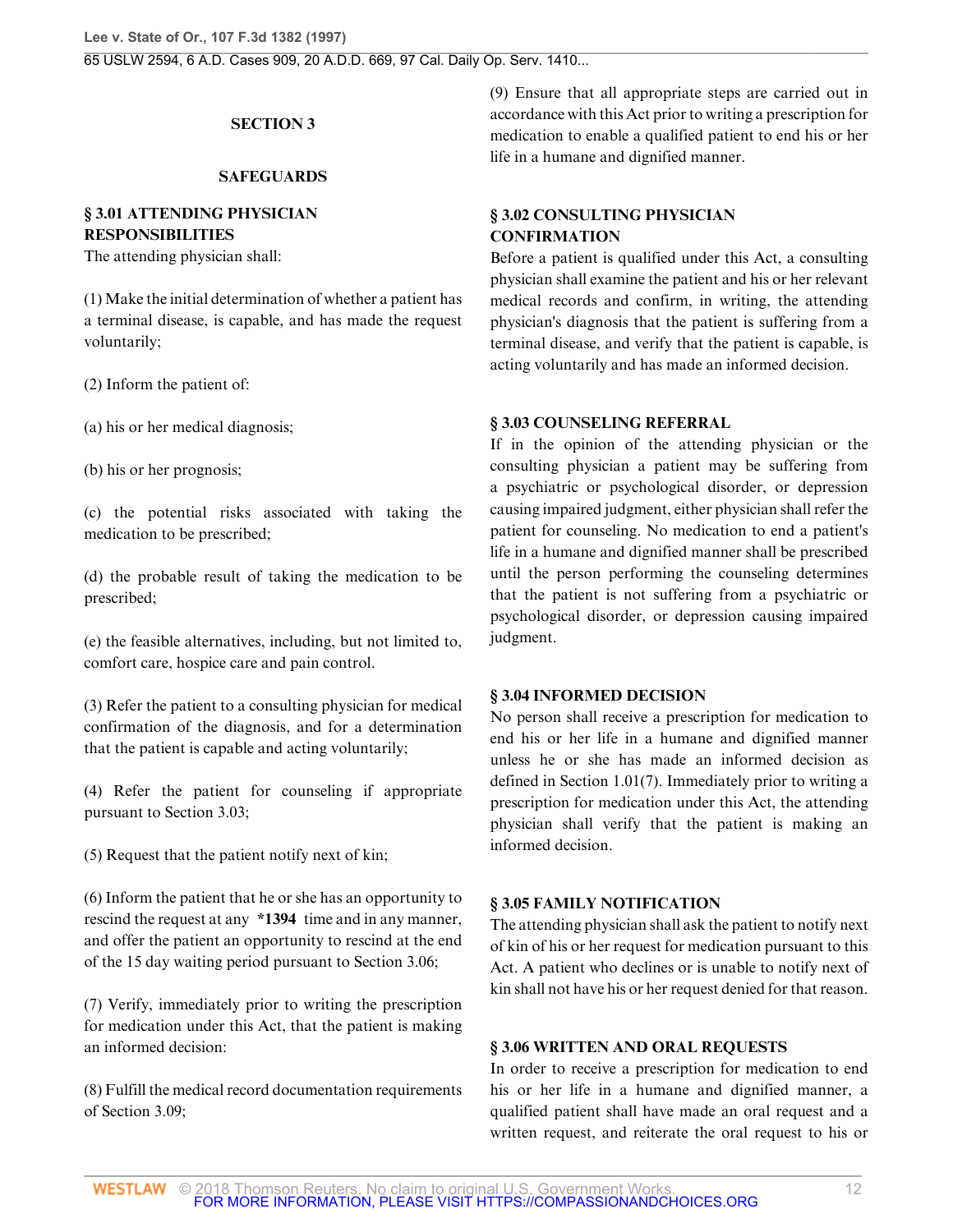**Lee v. State of Or., 107 F.3d 1382 (1997)** 65 USLW 2594, 6 A.D. Cases 909, 20 A.D.D. 669, 97 Cal. Daily Op. Serv. 1410...

her attending physician no less than fifteen (15) days after making the initial oral request. At the time the qualified patient makes his or her second oral request, the attending physician shall offer the patient an opportunity to rescind the request.

# **§ 3.07 RIGHT TO RESCIND REQUEST**

A patient may rescind his or her request at any time and in any manner without regard to his or her mental state. No prescription for medication under this Act may be written without the attending physician offering the qualified patient an opportunity to rescind the request.

# **§ 3.08 WAITING PERIODS**

No less than fifteen (15) days shall elapse between the patient's initial oral request and the writing of a prescription under this Act. No less than 48 hours shall elapse between the patient's written request and the writing of a prescription under this Act.

# **§ 3.09 MEDICAL RECORD DOCUMENTATION REQUIREMENTS**

The following shall be documented or filed in the patient's medical record:

(1) All oral requests by a patient for medication to end his or her life in a humane and dignified manner;

(2) All written requests by a patient for medication to end his or her life in a humane and dignified manner;

(3) The attending physician's diagnosis and prognosis, determination that the patient is capable, acting voluntarily and has made an informed decision;

(4) The consulting physician's diagnosis and prognosis, and verification that the patient **\*1395** is capable, acting voluntarily and has made an informed decision;

(5) A report of the outcome and determinations made during counseling, if performed;

(6) The attending physician's offer to the patient to rescind his or her request at the time of the patient's second oral request pursuant to Section 3.06; and

(7) A note by the attending physician indicating that all requirements under this Act have been met and indicating the steps taken to carry out the request, including a notation of the medication prescribed.

## **§ 3.10 RESIDENCY REQUIREMENT**

Only requests made by Oregon residents, under this Act, shall be granted.

## **§ 3.11 REPORTING REQUIREMENTS**

(1) The Health Division shall annually review a sample of records maintained pursuant to this Act.

(2) The Health Division shall make rules to facilitate the collection of information regarding compliance with this Act. The information collected shall not be a public record and may not be made available for inspection by the public.

(3) The Health Division shall generate and make available to the public an annual statistical report of information collected under Section 3.11(2) of this Act.

# **§ 3.12 EFFECT ON CONSTRUCTION OF WILLS, CONTRACTS AND STATUTES**

(1) No provision in a contract, will or other agreement, whether written or oral, to the extent the provision would affect whether a person may make or rescind a request for medication to end his or her life in a humane and dignified manner, shall be valid.

(2) No obligation owing under any currently existing contract shall be conditioned or affected by the making or rescinding of a request, by a person, for medication to end his or her life in a humane and dignified manner.

# **§ 3.13 INSURANCE OR ANNUITY POLICIES**

The sale, procurement, or issuance of any life, health, or accident insurance or annuity policy or the rate charged for any policy shall not be conditioned upon or affected by the making or rescinding of a request, by a person, for medication to end his or her life in a humane and dignified manner. Neither shall a qualified patient's act of ingesting medication to end his or her life in a humane and dignified manner have an effect upon a life, health, or accident insurance or annuity policy.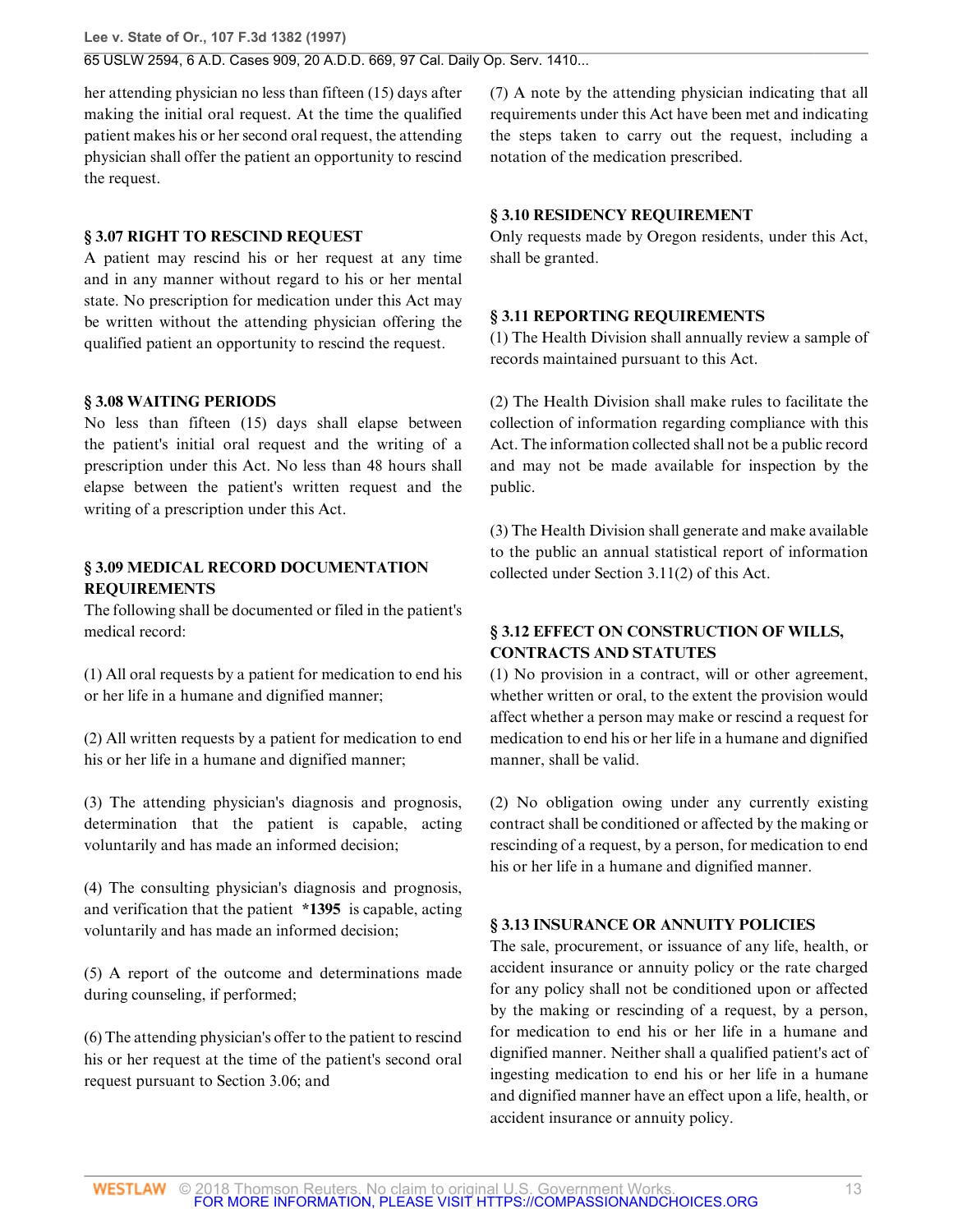## **§ 3.14 CONSTRUCTION OF ACT**

Nothing in this Act shall be construed to authorize a physician or any other person to end a patient's life by lethal injection, mercy killing or active euthanasia. Actions taken in accordance with this Act shall not, for any purpose, constitute suicide, assisted suicide, mercy killing or homicide, under the law.

## **SECTION 4**

# **IMMUNITIES AND LIABILITIES**

## **§ 4.01 IMMUNITIES**

Except as provided in Section 4.02:

(1) No person shall be subject to civil or criminal liability or professional disciplinary action for participating in good faith compliance with this Act. This includes being present when a qualified patient takes the prescribed medication to end his or her life in a humane and dignified manner.

(2) No professional organization or association, or health care provider, may subject a person to censure, discipline, suspension, loss of license, loss of privileges, loss of membership or other penalty for participating or refusing to participate in good faith compliance with this Act.

(3) No request by a patient for or provision by an attending physician of medication in good faith compliance with the provisions of this Act shall constitute neglect for any purpose of law or provide the sole basis for the appointment of a guardian or conservator.

(4) No health care provider shall be under any duty, whether by contract, by statute or by any other legal requirement to participate in the provision to a qualified patient of medication to end his or her life in a humane **\*1396** and dignified manner. If a health care provider is unable or unwilling to carry out a patient's request under this Act, and the patient transfers his or her care to a new health care provider, the prior health care provider shall transfer, upon request, a copy of the patient's relevant medical records to the new health care provider.

# **§ 4.02 LIABILITIES**

(1) A person who without authorization of the patient willfully alters or forges a request for medication or conceals or destroys a rescission of that request with the intent or effect of causing the patient's death shall be guilty of a Class A felony.

(2) A person who coerces or exerts undue influence on a patient to request medication for the purpose of ending the patient's life, or to destroy a rescission of such a request, shall be guilty of a Class A felony.

(3) Nothing in this Act limits further liability for civil damages resulting from other negligent conduct or intentional misconduct by any person.

(4) The penalties in this Act do not preclude criminal penalties applicable under other law for conduct which is inconsistent with the provisions of this Act.

# **SECTION 5**

# **SEVERABILITY**

## **§ 5.01 SEVERABILITY**

Any section of this Act being held invalid as to any person or circumstance shall not affect the application of-any other section of this Act which can be given full effect without the invalid section or application.

# **SECTION 6**

# **FORM OF THE REQUEST**

## **§ 6.01 FORM OF THE REQUEST**

A request for a medication as authorized by this act shall be in substantially the following form:

# **REQUEST FOR MEDICATION TO END MY LIFE IN A HUMANE AND DIGNIFIED MANNER**

sound mind.

I, \_\_\_\_\_\_\_\_\_\_\_\_\_\_\_\_\_\_\_\_\_\_\_\_\_\_\_\_\_\_\_\_\_, am an adult of

© 2018 Thomson Reuters. No claim to original U.S. Government Works. 14 FOR MORE INFORMATION, PLEASE VISIT HTTPS://COMPASSIONANDCHOICES.ORG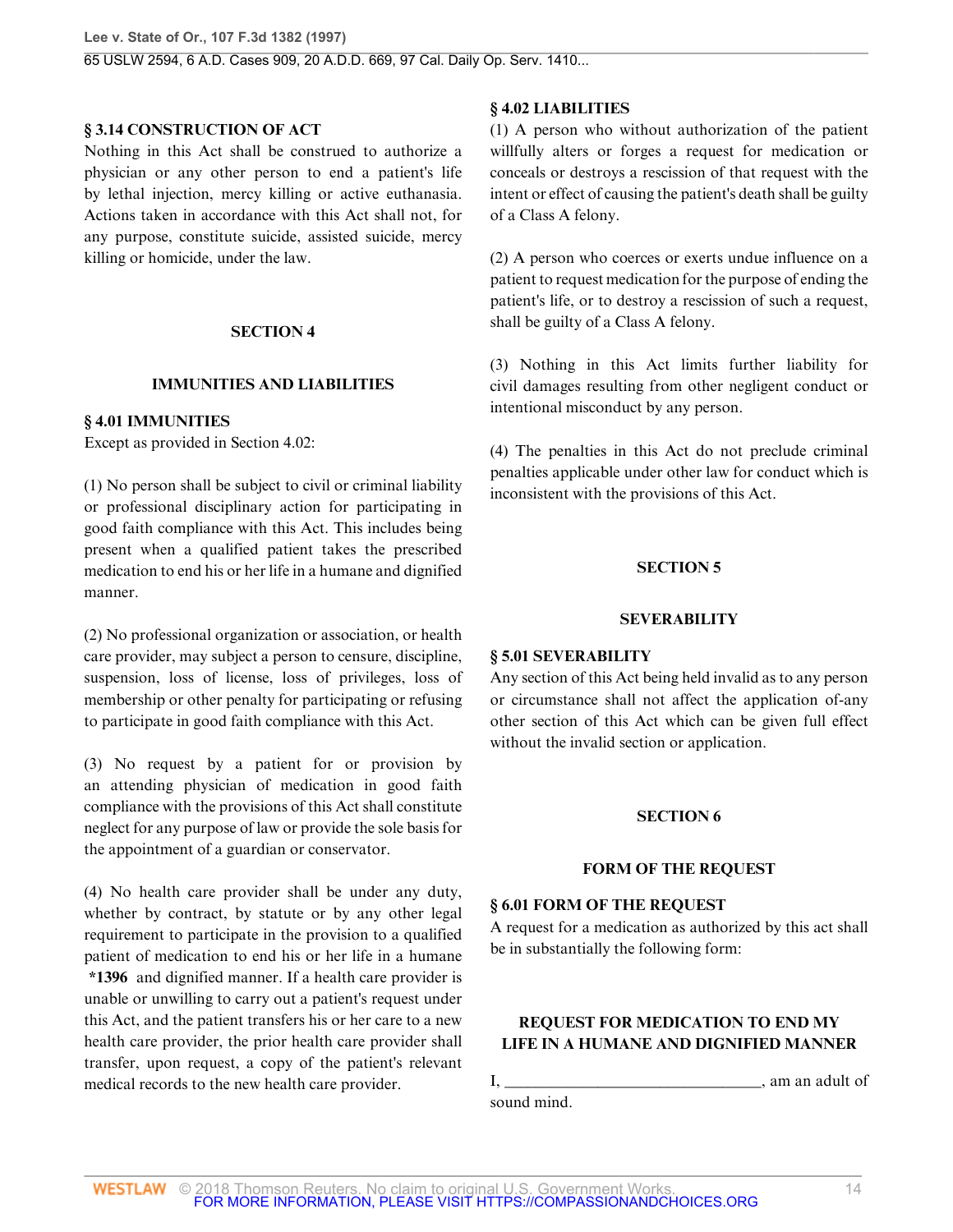I am suffering from \_\_\_\_\_\_\_\_\_\_\_\_\_\_\_, which my attending physician has determined is a terminal disease and which has been medically confined by a consulting physician.

I have been fully informed of my diagnosis, prognosis, the nature of medication to be prescribed and potential associated risks, the expected result, and the feasible alternatives, including comfort care, hospice care and pain control.

I request that my attending physician prescribe medication that will end my life in a humane and dignified manner.

# **INITIAL ONE:**

\_\_\_\_\_\_\_\_\_ I have informed my family of my decision and taken their opinions into consideration.

\_\_\_\_\_\_\_\_\_ I have decided not to inform my family of my decision.

I have no family to inform of my decision.

I understand that I have the right to rescind this request at any time.

I understand the full import of this request and I expect to die when I take the medication to be prescribed.

I make this request voluntarily and without reservation, and I accept full moral responsibility for my actions.

 $Signed:$ 

Dated:

# <span id="page-14-0"></span>Footnotes

Hon. [Samuel P. King,](http://www.westlaw.com/Link/Document/FullText?findType=h&pubNum=176284&cite=0226859501&originatingDoc=I76af26ec941311d9bdd1cfdd544ca3a4&refType=RQ&originationContext=document&vr=3.0&rs=cblt1.0&transitionType=DocumentItem&contextData=(sc.Search)) Senior United States District Judge for the District of Hawaii, sitting by designation.

- <span id="page-14-1"></span>[1](#page-5-3) Mr. Dutson died on July 2, 1995, a month before the district court entered judgment for plaintiffs and issued a permanent injunction. Apparently, however, Plaintiffs' counsel did not inform the district court of Dutson's death until August 8, 1995, five days after the entry of judgment. [See CR 193 (notification of Dutson death); CR 191, ER 98–99 (declaratory judgment and permanent injunction).]
- <span id="page-14-2"></span>[2](#page-8-7) We note that Elsner may not in fact have a "terminal disease" as defined in Measure 16, and may therefore not be able to invoke Measure 16's provisions in the first instance. However, precisely because of the possibility that the named doctors and residential care facilities could assert the interests of their terminally-ill patients, we assume that Elsner does have a "terminal disease" for purposes of the "injury in fact" analysis.

# **DECLARATION OF WITNESSES**

We declare that the person signing this request:

(a) Is personally known to us or has provided proof of identity;

(b) Signed this request in our presence;

\_\_\_\_\_\_\_\_\_\_\_\_\_\_\_\_\_\_\_\_\_\_\_\_\_\_\_\_\_\_\_\_\_

\_\_\_\_\_\_\_\_\_\_\_\_\_\_\_\_\_\_\_\_\_\_\_\_\_\_\_\_\_\_\_\_\_

(c) Appears to be of sound mind and not under duress, fraud or undue influence;

(d) Is not a patient for whom either of us is attending physician.

Witness 1/Date

# Witness 2/Date

**\*1397** NOTE: One witness shall not be a relative (by blood, marriage or adoption) of the person signing this request, shall not be entitled to any portion of the person's estate upon death and shall not own, operate or be employed at a health care facility where the person is a patient or resident. If the patient is an inpatient at a health care facility, one of the witnesses shall be an individual designated by the facility. [\\*\\*](#page-15-4)

# <span id="page-14-3"></span>**All Citations**

107 F.3d 1382, 65 USLW 2594, 6 A.D. Cases 909, 20 A.D.D. 669, 97 Cal. Daily Op. Serv. 1410, 97 Cal. Daily Op. Serv. 2055, 97 Cal. Daily Op. Serv. 2779, 97 Daily Journal D.A.R. 2092, 97 Daily Journal D.A.R. 3805